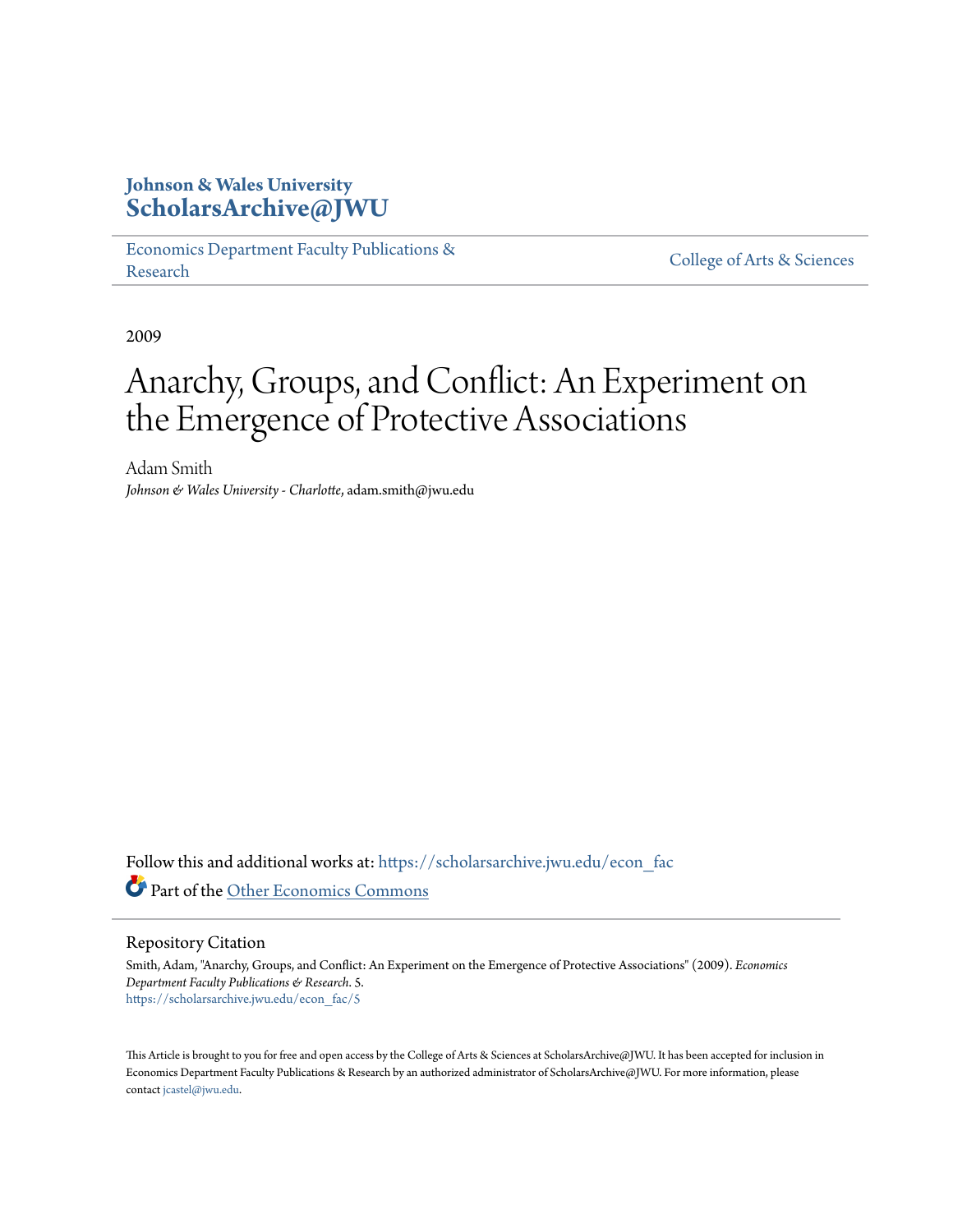# *Anarchy, Groups, and Conflict: An Experiment on the Emergence of Protective Associations\**

Adam C. Smith† Department of Economics George Mason University 4400 University Drive, MSN 3G4 Fairfax, VA 22030-4444 *[a411319@gmail.com](mailto:a411319@gmail.com)* Phone: 803-493-5631 Fax: 703-993-1133

David B. Skarbek Department of Political Science Duke University Perkins Library, Box 90204 Durham, NC 27707 *[davidskarbek@gmail.com](mailto:davidskarbek@gmail.com)* Phone: 408-691-8448 Fax: 919-660-4330

Bart J. Wilson Economic Science Institute Chapman University One University Drive Orange, CA 92866 *[bartwilson@gmail.com](mailto:bartwilson@gmail.com)* Phone: 714-628-7306 Fax: 714-628-2881

August, 2010

*Abstract*:In this paper, we investigate the implications of the philosophical considerations presented in Nozick's *Anarchy, State, and Utopia*, by examining group formation in a laboratory setting where subjects engage in both cooperative and conflictual interactions. We endow participants with a commodity used to generate earnings, plunder others, or protect against plunder. In our primary treatment, we allow participants to form groups to pool their resources. We conduct a baseline comparison treatment that does not allow group formation. We find that allowing subjects to organize themselves into groups does *not* lead to more cooperation and may in fact exacerbate tendencies towards conflict.

*Key Words*: Nozickian protective associations; Conflict; Anarchy; Experimental economics

*JEL Classifications*: D60; D70; D83; C92

 $\overline{a}$ 

<sup>\*</sup> We thank Jeffrey Kirchner for writing the software. The data are available upon request from the authors. We also acknowledge the helpful comments of two anonymous referees, Michael Maloney, Benjamin Powell, Raymond Sauer, Daniel Sutter, Charles Thomas, Paul Wilson, Bruce Yandle and the Clemson University Workshop in Applied Economics.

<sup>†</sup> Corresponding Author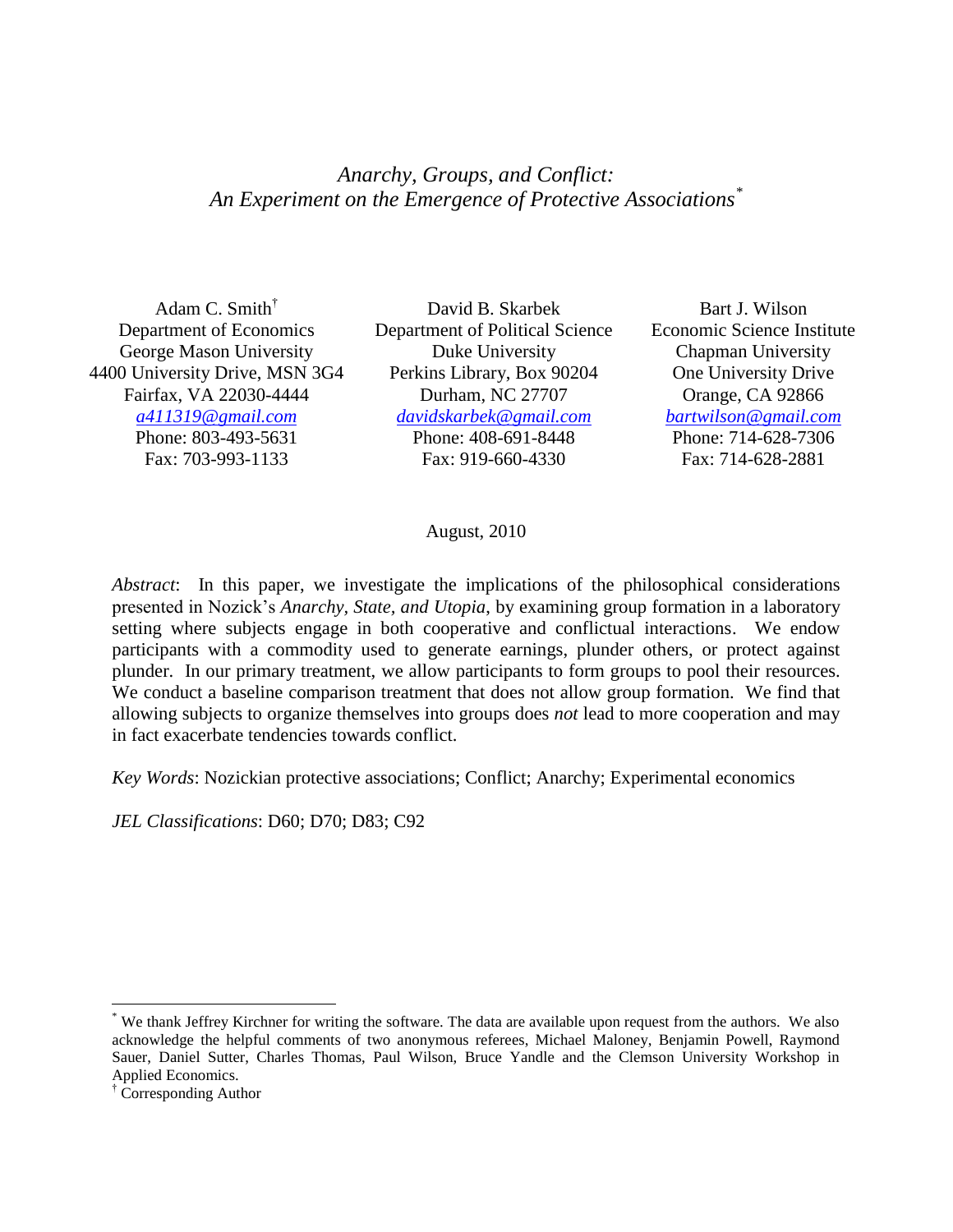#### **I. Introduction**

 $\overline{a}$ 

We often engage in activity that is detrimental to those around us, finding ourselves in situations where the individual incentives facing us lead to suboptimal outcomes at the social level. Indeed many, if not most, of these activities occur in a setting where no external enforcement is available to settle the conflicts that inevitably emerge. One means of overcoming these social dilemmas is for individuals to unite as a group. By forming alliances for a common purpose, groups may hope to encourage recalcitrant individuals to cease activity destructive to the social order. Such tribal behavior is inextricably linked with our development as a species. Indeed when viewed through the critical lens of history, Rousseau's "noble savage" is an artificial construct, for man has never existed as an island apart from his peers.

There is much to be said of human achievement through the combined efforts of the group. A quick read through Joel Mokyr's narrative history of human invention and creativity leaves one marveling at the wealth humans have created since classical antiquity (1990). The grandeur of these achievements is blemished, however, by the equally amazing propensity of man to wage wars and commit mass genocide. As Matt Ridley succinctly summarizes, "[w]e may be among the most collaborative social creatures on the planet, but we are also the most belligerent" (1997, p. 193). It is this tension between cooperation and conflict within the context of group formation that we examine more closely in this paper.

Using the laboratory method, we conduct a "heuristic experiment"<sup>1</sup> to examine, as Hirshleifer (2001) puts it, the manner, form, and degree to which "[c]ooperation, with a few obvious exceptions, occurs only in the shadow of conflict"  $(p, 11)$ . We draw largely upon the work of Nozick (1974) in developing an interactive framework in which subjects can pool resources as a group for the purposes of both predation and protection of endowments of an income-generating asset. Following Nozick, we call these groups "protective associations." Relative to the canonical laboratory experiment in economics, we impose a minimal structure on our participants to examine a variety of complex strategies that subjects develop to solve the problems they face. Our goal is to observe what institutions, if any, arise endogenously out of a

<sup>&</sup>lt;sup>1</sup> Smith (1982) explains that "[h]euristic or exploratory experiments are used to provide empirical probes of new topics of inquiry….It is through exploratory probes of new phenomena that attention may be redirected, old belief systems may be reexamined, and new scientific questions may be asked" (p. 272-273). This is a fitting description of our motivation for this paper. Using the laboratory method of inquiry, our aim is to develop new ways of understanding questions pertinent to political philosophy and constitutional economics.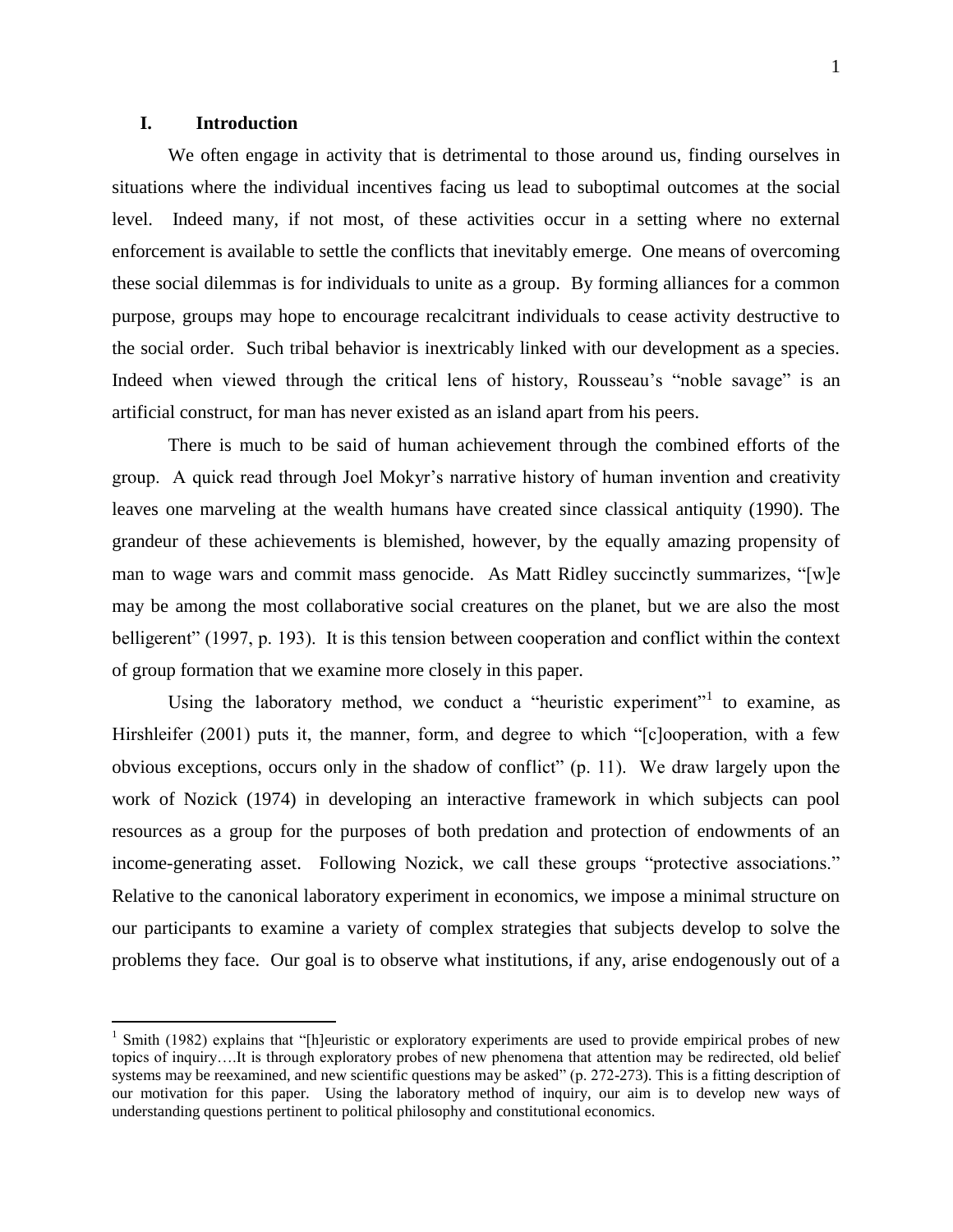myriad of possibilities to produce a social order within a group of individuals seeking to attain their own subjective ends.

A critic might ask how we could know whether protective associations historically developed this way. Clearly, we do not know nor claim to be shedding light on this question. We have an example and technique to ask a question about how people build social orders. Wherever, however, or if ever protective associations originated in history, people, from the Aborigines in Australia to the Sámi people of Lapland, had to create a social system to cope with conflict. The structure of this social order necessarily reflected the cultural legacies of the tribe and clearly depended upon the geographic, physical, and economic settings that they faced. Likewise, in our experiment, subjects must create their own social order within the novel context in which we place them. To paraphrase Nozick, we learn much by seeing how social order could have arisen, even if it did not arise that way. $2^2$ 

# **II. Protective Associations**

 $\overline{a}$ 

Nozick articulates a theory of how social order could emerge from anarchy through the formation of protective associations.<sup>3</sup> He suggests "Groups of individuals may form mutualprotection associations: all will answer the call of any member for defense or for the enforcement of his rights…Alliances are designed to allow partners to share risk and resources, gain knowledge, and obtain access to markets" (p. 12). He poses several dilemmas that could mitigate the productive efforts of the association. First, protective associations may need to deal with "cantankerous or paranoid members" along with those who would use the power of the protective association to violate the rights of others. Second, groups will need to resolve internal conflict between its own members to avoid "each calling upon his fellow members to come to his aid". Third, groups will need to make efficient use of the division of labor and exchange. Finally, groups must decide on what prices or services to provide for those who may desire more extensive or elaborate protection (p. 12-13).

 $2^2$  See Nozick's similar discussion on the relevance of state-of-nature theory in understanding social processes (p. 7-9).

 $3$  Protective associations can be translated into a large domain of groups historically. Families, tribes, clans, cooperatives, corporations and political action committees all take on certain characteristics of protective associations. For the purposes of this study, protective associations are defined as groups that form as a response to a dilemma where incentives lead individuals to act counter to the interests of the community as a whole.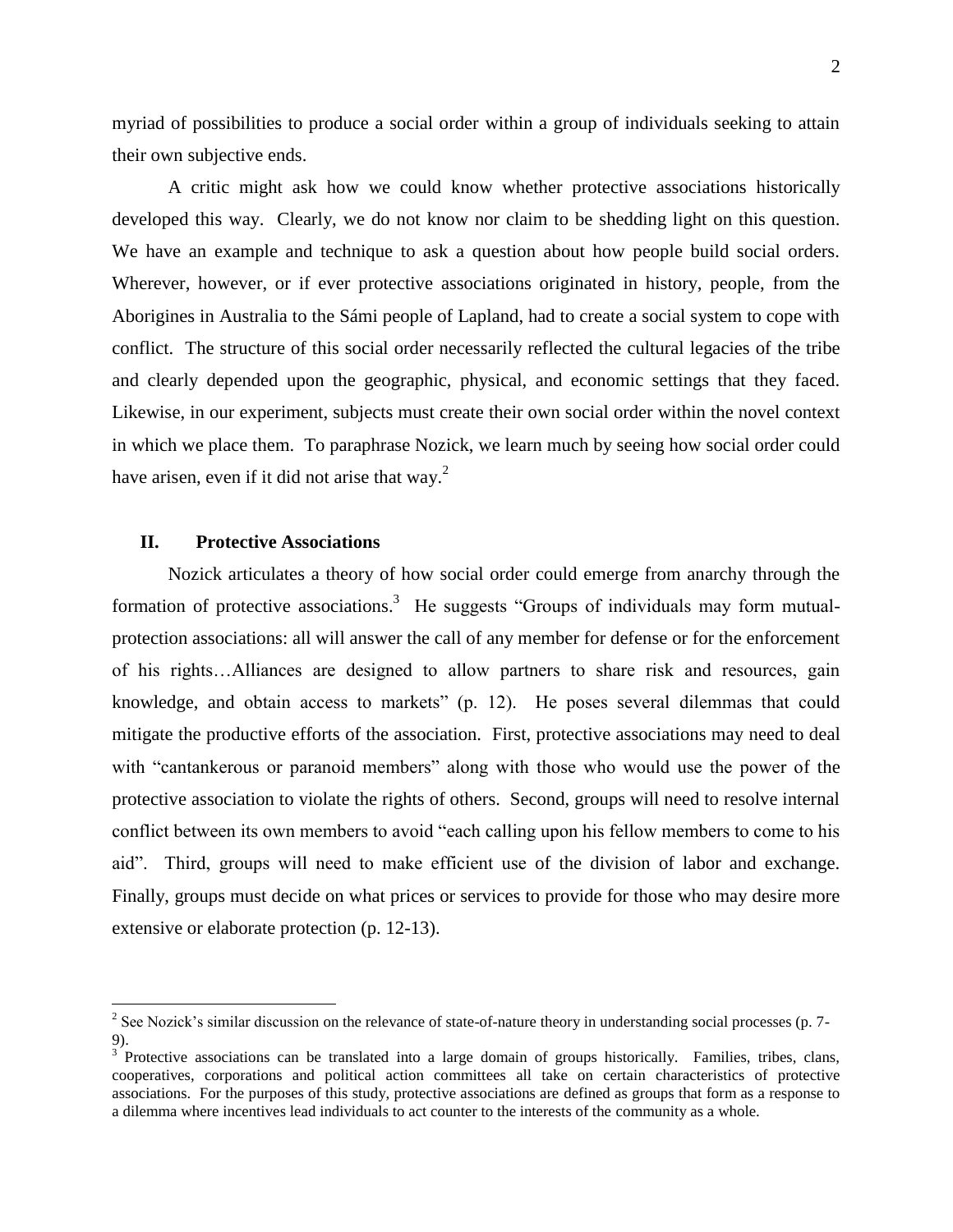Nozick also recognizes the potential for conflict between protective associations. He posits three potential resolutions to such conflicts. First, members of a losing protective association may try to join the winning protective association. Second, the protective associations may use geographic location to isolate themselves from other groups. Third, rival protective associations may find themselves equally matched and will come to a tacit agreement not to fight or to resolve conflicts in a more peaceful manner. Nozick argues that eventually, however, the largest protective association in a local area will subsume all other protective associations through force or contract. This "invisible-hand process," by which spontaneous forces create one overarching group, emerges because the most efficient group is able to attract new members due to its superior benefits, and it will "buy-in" outside members into its ranks in order to militate against further predation against its current members.<sup>45</sup>

Economists have utilized the notion of protective associations as a thought experiment to compare the merits of private and public law enforcement. As this literature is mostly peripheral to the purposes of this paper, we mention only a few related points.<sup>7</sup> Rothbard (1973) and Friedman (1973) first argued that protective associations would bring about a more efficient enforcement of law, and would prevent conflicts with each other through contract. Their argument is that protective associations have a monetary interest in stability and therefore the protracted costs of conflict outweigh the benefits of contracting with other associations to avoid this conflict. This line of reasoning would suggest that a stable equilibrium should eventually emerge as the opportunity cost of conflict becomes too great.

 $\overline{a}$ 

<sup>&</sup>lt;sup>4</sup> A previous referee of this paper remarked on the similarity between this argument and the Coasian depiction of the organizational genesis of the firm. Just as firms "buy-in" labor and capital inputs rather than go through the tempest of the market, so does the protective association internalize conflicting parties rather than allow such conflict to play out in an uncontrolled manner.

 $5$  Though see Childs (1977) and Moss (1980) for a critical discussion of this process of "buy-in" along with its concomitant free rider problem. Their argument essentially questions the feasibility of buying in outside members as the "marginal" inside member would rationally leave the group only to be subsidized to come back in. In the limit, this leads to an unraveling of the protective association.

<sup>&</sup>lt;sup>6</sup> In a highly original piece, Becker and Stigler (1974) argue that bringing more law enforcement into the realm of the market instead of the public domain would provide enforcers with better incentives to accommodate their respective clients. While this argument has been criticized (see Landes and Posner 1979; Cowen 1992; and Sutter 1995), several arguments have been made in defense of protective associations as a viable alternative to the public provision of law enforcement (Friedman 1973, 1994; Caplan and Stringham 2001). See Powell and Stringham (2009) for an in-depth description of this ongoing debate.

<sup>&</sup>lt;sup>7</sup> Research on protective associations relates more broadly to the literature examining how and to what extent selfenforcing exchange can achieve social cooperation. This includes research on private law enforcement (Friedman 1973; Benson 1990; Stringham 2007), community and commercial dispute resolution (Ellickson 2005), international trade (Grief 1993; Leeson 2007a, 2007b, 2008), and property rights in the historical context of the American western frontier (Anderson and Hill 2004).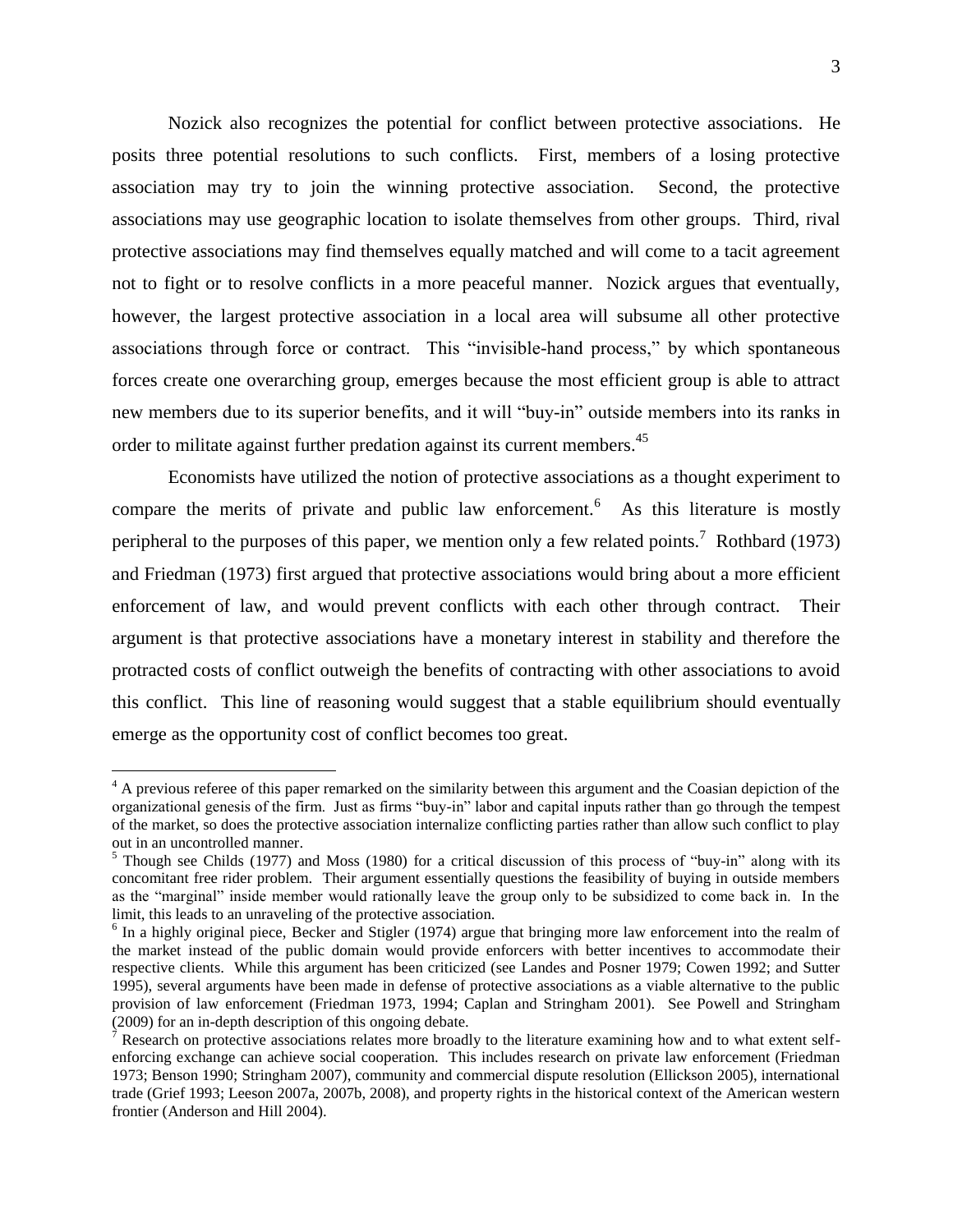Cowen (1992) argues that the assertion of a stable equilibrium involving a multitude of protective associations ignores the underlying factors that will instead lead these associations inexorably to monopoly. He maintains that protective associations would benefit from network externalities, which would cause a collapse from a multitude of protective associations into several or even one. After this collapse, the inefficiencies associated with the group's monopolistic hold on protection will arise. In response, Caplan and Stringham (2001) maintain that associations would have difficulty overcoming the obstacle of collusion that all oligopolies face. They argue that the incentive to renege and offer services that are more competitive will overcome the incentive to collude.

Our focus on protective associations also relates to research on the economic analysis of conflict more generally. These papers emphasize the stability of various forms of "anarchy" given certain conditions (e.g. Skaperdas 1992; Hirshleifer 1995; and see Durham et. al. 1998, Carter and Anderton 1999, Duffy and Kim 2005, and Lacomba et. al. working paper for experimental applications of this research). Drawing on these initial models, a few efforts have incorporated coalition formation into the analysis. Skaperdas (1998) examines the formation of alliances within conflict. He finds that coalitions will emerge if there are increasing returns to pooling resources used for appropriation. Noh (2002) introduces the problem of distribution and collective action within the alliance. He still finds that alliances are feasible given certain assumptions regarding these intra-group costs and the returns to pooling resources. Esteban and Sakovics (2003) find, however, that the conditions necessary for a "grand coalition" to emerge are more stringent than the previous literature indicates. Within the parameters of their model, they find that the costs of intra-group conflict will outweigh the benefits of inter-group cooperation.

Finally, our paper contributes to research that examines the philosophical arguments of Nozick and Rawls from an economic perspective. For example, Mezzetti (1987) argues that Nozick's procedural-based rights arguments ignore consequences, and apparently, are inconsistent with Rawlsian distributive justice, which emphasizes that when inequalities exist, society should arrange them to benefit the least-advantaged members of society. Mezzetti shows, however, that under conditions of perfect competition, the Nozickian argument for rights is the most effective means for achieving Rawls' minimax principle. Therefore, he concludes that Paretian efficiency, Rawlsian distributive justice, and Nozick's procedural rights must no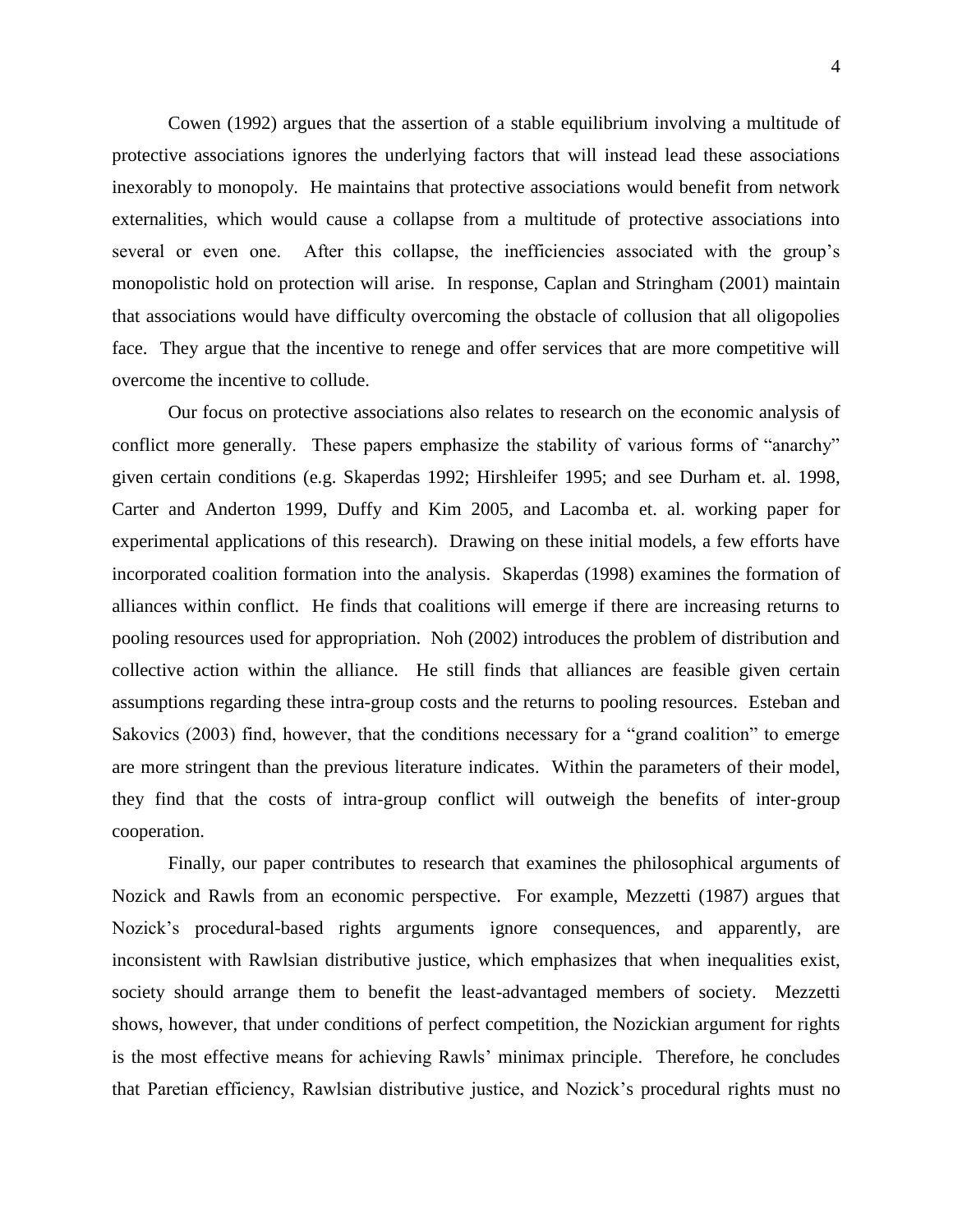longer be inconsistent with one another. Fleurbaey and Maniquet (1999) model allocation rules in the context of solidarity and the collective sharing of a resource, incorporating and addressing Nozick's idea of guaranteeing an individual a minimum benefit from his skills. Bavetta and Peragine (2006) consider Nozick's emphasis on the expressive benefit of a chooser making choices in their development of axioms on autonomy freedom. This research both identifies implicit logical and empirical assumptions in Nozick and brings Nozickian philosophical concerns to the construction and evaluation of social choice mechanisms.

#### **III. Experimental Design and Procedures**

 $\overline{a}$ 

#### **A. Environment and Institutional Parameters**

We draw upon the design and procedures in Powell and Wilson (2008) in building our own experimental design. We endow six subjects with a number of units of a commodity *x* that earns \$0.00077 for every second that it is designated as an earnings unit  $e^8$ . Prior to receiving this endowment, each subject takes a short quiz that includes questions drawn from SAT exams. We utilize the quiz to induce subjects with a sense of entitlement towards their endowments. Previous experimental work indicates that this procedure does indeed generate a sense of an earned property right (see e.g. Hoffman and Spitzer, 1982, 1985; Hoffman et al., 1994; and Cherry et al., 2002). The endowments of *x* are: 19, 21, 23, 25, 27, and 29 with the subject scoring highest on a quiz receiving the endowment of 29, second highest 27, and so forth. Ties are broken by giving the higher allocation of units to the person who finished the quiz first.

Subjects can convert these initial endowments of *x* into units of either offense *o*, defense *d*, or hold as *e* once the experiment begins. Recall that holding one unit in *e* generates \$0.00077 per second. If, for example, a subject with the average endowment of units (24 units) were to hold her earnings in *e* for the entire session (assuming no units are taken), then she would earn a payout of  $$44.35$ .

 $8$  We recognize the limitations, particularly in the variations of group membership, of having only six subjects. We conducted pilot sessions not reported in the study with twelve subjects and found the environment was too involved for subjects to coordinate their decisions well. Furthermore, conflict was rampant. By reducing the number of subjects, we enable Nozick's original conception of group formation greater opportunity to manifest itself within our laboratory context. We strongly encourage further work on expanding the experimental environment to incorporate larger numbers of subjects.

<sup>&</sup>lt;sup>9</sup> This is calculated as follows: Maximum Median Earnings = 24 units  $\times$  40 minutes  $\times$  60 seconds  $\times$  0.00077 \$/sec = \$44.35.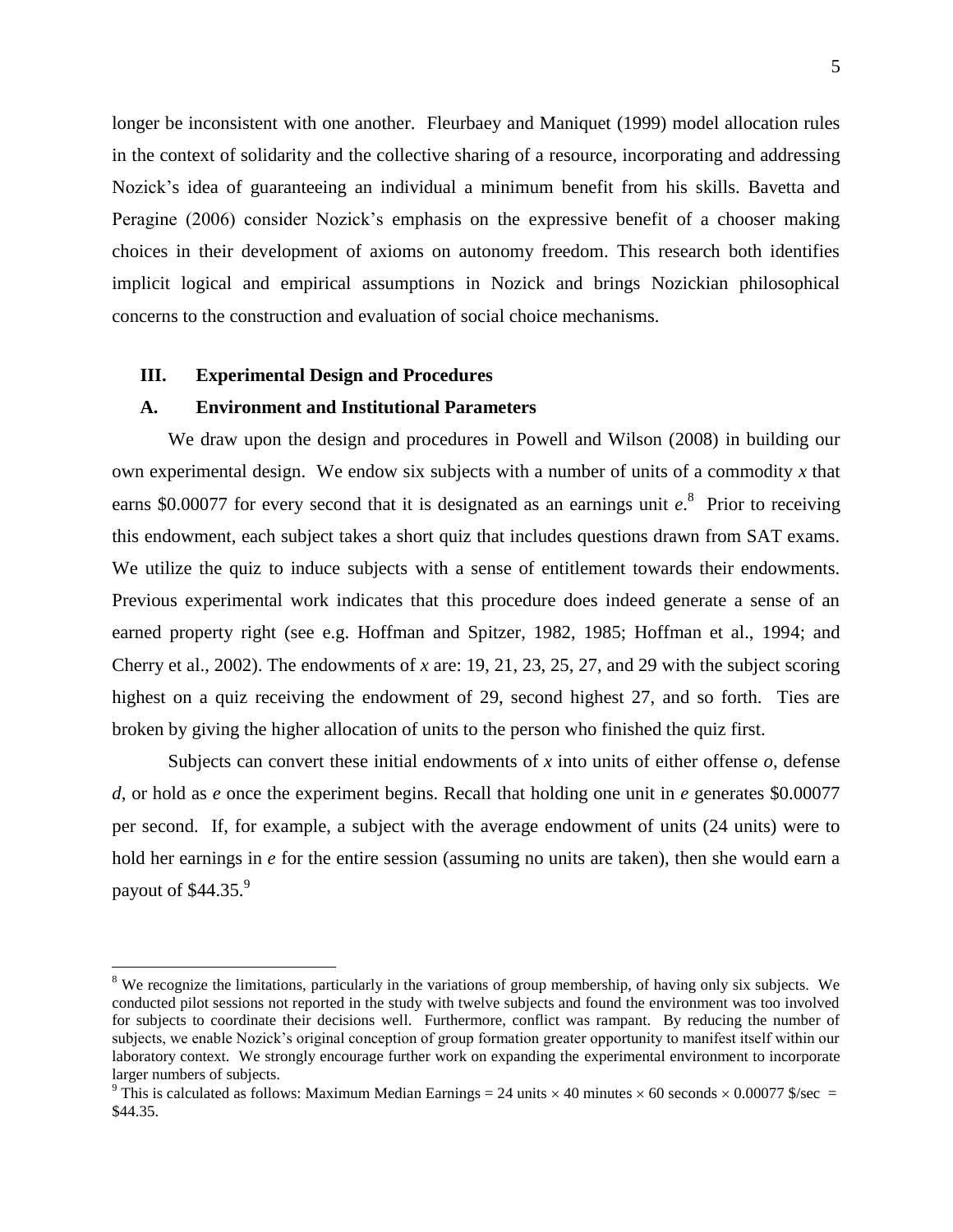Subjects may use offensive units to take units of  $x$  from another subject, and use defensive units to protect the subject's existing units of *x*. Units placed in defense and offense do not earn money and cannot be taken. Conceptually this is reasonable as tools used for predation and protection (firearms, security systems, walls, etc.) are not easily stolen and do not usually generate income for their owners.<sup>10</sup> The opportunity cost of having offensive and/or defensive units is the productive value of holding units as  $e^{11}$ . Following Powell and Wilson, we incorporate a 10-second transaction cost of converting units of *e* into either *o* or *d*, during which time the unit does not earn money. Subjects may convert as many units as are available to them in one transaction.

Subjects can use the units of offense to take *e* from another subject. The probability that an attempt to plunder is successful is determined by the number of offensive units (*oa*) attacker *a*  has compared to the number of defensive units (*dt* ) the target *t* under attack has. Specifically, the success rate for the attacker is  $a^{\mathrm{T}} u_t$ *a*  $o_a + d$ *o*  $\ddot{}$ . After any attempt to take earnings units from other subjects, offensive units are not available for use for 20 seconds. This additional transaction cost simulates the recovery costs of using force.

Individual subject holdings of *e*, *o*, and *d* are publicly observable to all participants throughout the experiment. We notify subjects of all attempts at taking and the result of the attempts. Individual subject identities remain anonymous at all times.

In what we will call the *Nozick* treatment, subjects are also able to form subgroups with other subjects. A subject starts a group by selecting a button "Start Group" and then sending invitations to other subjects to join. These invitations come in the form of a prompt on the invited subject's screen. The invited subject can either accept or reject the invitation. A subject cannot join—or even be invited—if she or he is currently a member of another group.<sup>12</sup> Only the founding member of the group can extend invitations. Finally, no member can be removed from a group once she or he joins, though any subset of the group can always leave to form another group. We designed the treatment to prevent subjects from ejecting members from their group for two reasons. First, though numerous decision rules for how this can be performed are

 $\overline{a}$ 

 $10$  Such investments may be categorized as the rent-seeking costs of theft (see Tullock 1967).

 $11$  See Hirshleifer (1995) for a theoretical discussion of this tradeoff between productive and predative resource use.  $12$  Note though that this rule only applies to formal invitation. Informal invitation to leave one group and join another may occur through the public chat room. This was a regular occurrence in the sessions.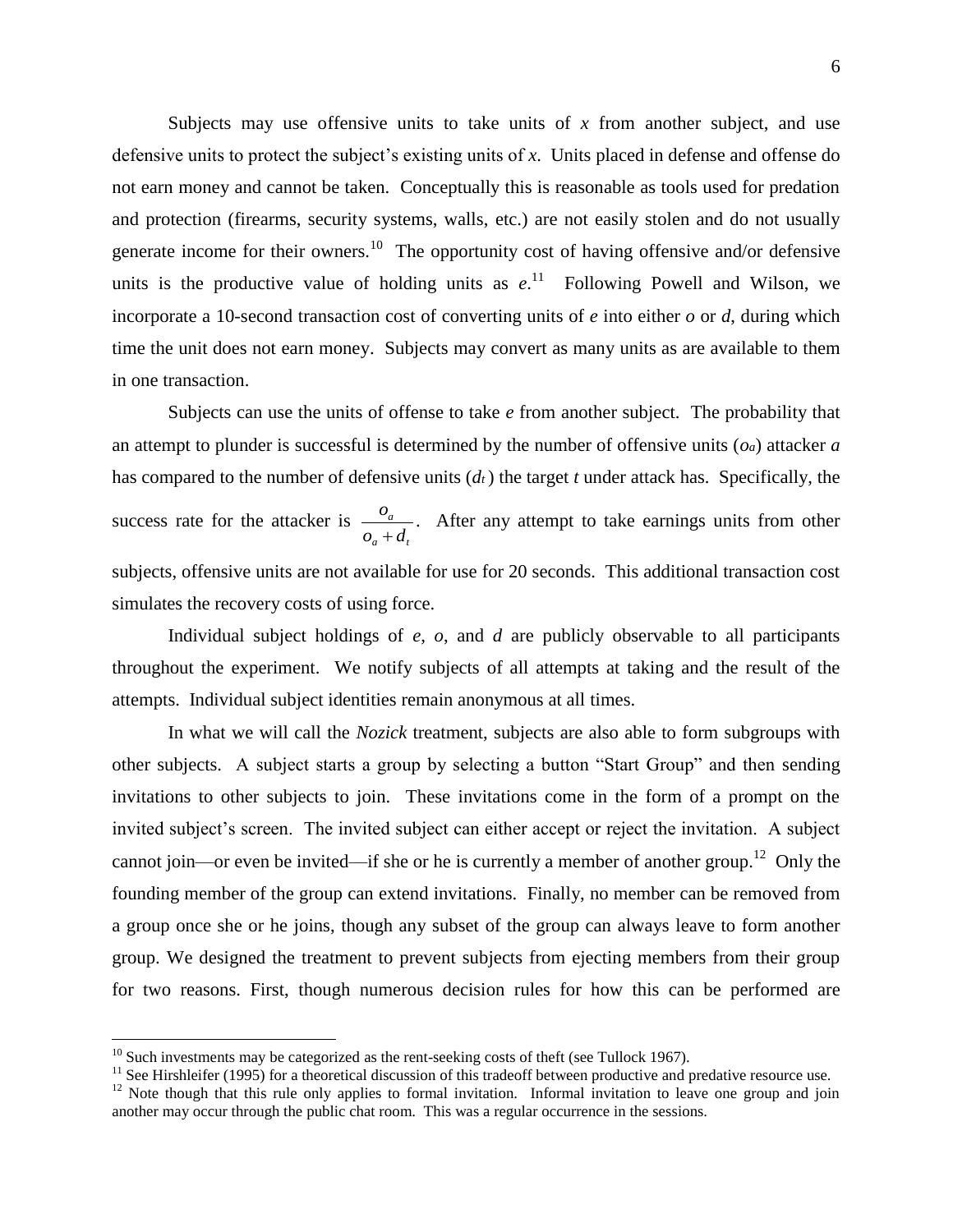possible, such as majority, plurality, unanimity minus the offending subject, etc., each of these methods require adding an additional complication to an already complex treatment, and further each rule would lead to its own set of prejudices and logistical difficulties. Since there is no clear theoretical or historical support for how this mechanism should be designed, we simply allow members to leave groups from which they no longer wish to participate rather than impose some cumbersome and arbitrary rule. In addition, it is relatively easy for members of a group to eject a "rogue" member by all members simply leaving the group and forming a new one without the rogue member. For example, the total number of mouse clicks required for two people to leave a group and form a new one is five. Though this still entails some cost and therefore could reduce the effectiveness of ostracism as a strategy for maintaining order within the group, the actual results of the sessions do not suggest this was problematic.

Groups have the added ability to pool their respective defensive and offensive capabilities. Let  $G = \{1, 2, \ldots, 6\}$  denote the set of all individuals and  $G_i$  denote the *i*th (nonempty) subset of person(s) formed by a partition of  $G$ <sup>13</sup>. Once a group is formed, members of the group automatically share all units of defense, i.e., the number of defensive units for each person in  $G_i$  is  $\sum$  $j \in G_i$  $d_j$ . For example, if a person with  $o_a$  units of offense attacks a target *t* 

currently part of a group, the probability of success for the attack against *t* is  $\frac{C_a}{C_a + \sum_{i \in G_i} C_i}$  $\ddot{}$  $j \in G_i$  $a \perp \perp u_j$ *a*  $o_a + \sum d$  $\frac{\omega_a}{\sum}$  as

opposed to merely  $a \cdot u_t$ *a*  $o_a + d$ *o*  $\ddot{}$ .

 $\overline{a}$ 

In contrast to the defensive units, which we automatically pool, group members also have the option of pooling offensive units on a voluntary basis. To pool units of offense, subjects click on a button above the group member they wish to lend their offensive units. The lender must send all or none of their units of offense to the designated group member. While the lender loans these units out, she or he has no ability to take units from any other subject. The reason is that the person who the lender offers the units to is effectively using the units for that lender. At any moment, the lender can instantly regain control of their units of offense by clicking the button above the designated group member a second time. Let  $G_i^o$  denote the subset subjects that

 $<sup>13</sup>$  A subset of the subjects (and therefore a group) can consist of only one subject. In fact, this is what occurs when</sup> a group has formed but no other subject has yet accepted an invitation to join it.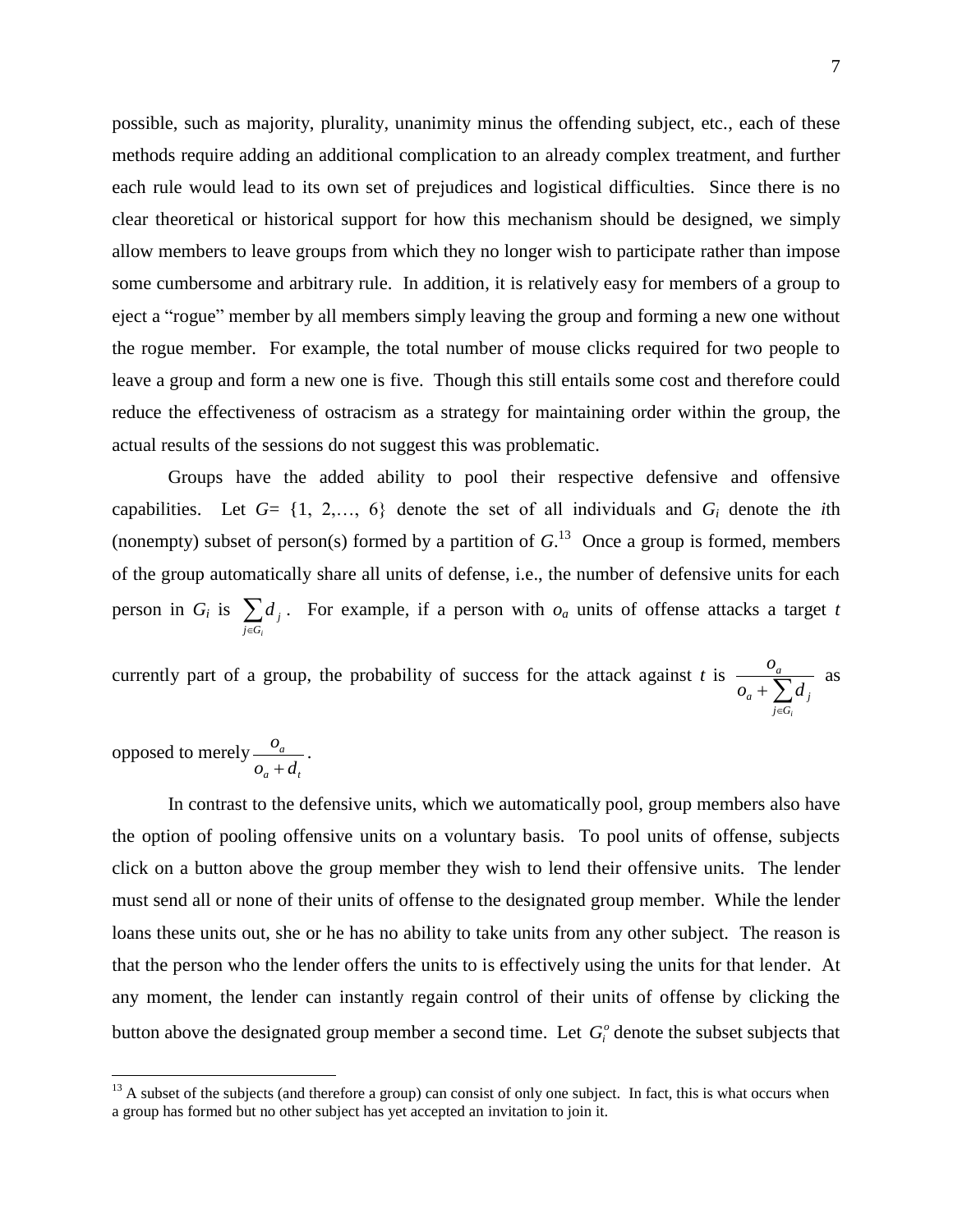have lent a subject their *o*. Subjects who borrow *o* are able to use these units as if they were their

own, meaning the probability of success for attack against target *t* now becomes\n
$$
\frac{\sum_{j \in G_i^o} o_a}{\sum_{j \in G_i^o} o_a + d_t}.
$$

addition to this change in probability, subjects who borrow *o* are also able to take more than one *e* in any given attempt. The reason for this is that they are effectively using the units of the lender in the attack. Therefore, any successful attack counts as a successful attack for *each* participating member and takes one unit for every member that contributes to the pool of offensive units, conditional that the target has that many units to take. If the target does not have that many units, then the successful attack will remove all available units of the target. For instance, if three subjects each lend another subject their units, then this subject will now take four units with each successful attack rather than one. If a subject attempts to plunder another subject within their own group, however, then neither subject commands the pooled resources *d*  or *o* of the group. It is as if they are attacking outside of the apparatus of the group. Though this would seem that membership within the group is equivalent to participation in the Hobbesian jungle, we found that intra-group conflict was prevalent in only one session (see the discussion section below).<sup>14</sup>

We also allow subjects to send *e* to other subjects. They may perform this by entering the desired amount of *e* and the intended subject of these units into a text box and then clicking send. If subjects voluntarily send units using this mechanism, then they permanently reside with the recipient (at least until the recipient is plundered or voluntarily sends units out themselves).

Subjects are able to communicate using both a public and a private chat room. All subjects in the experiment can read messages sent to the public chat room, which is visible to all subjects throughout the experiment. Groups have the additional ability to communicate through a private chat room that is only visible to subjects within the particular group. We allow this private communication to allow groups to more easily facilitate cooperation within a mostly conflictual environment. Previous experimental research shows that communication can indeed increase the likelihood of cooperation (see Ostrom et. al. 1992). The subject is able to observe successful and unsuccessful takes by her and others. We display the amount of time passed in the session, earnings per second, and total earnings and update every second. In addition, the

 $\overline{a}$ 

 $14$  See Nozick's discussion of the need to reduce intra-agency private enforcement of rights (p. 15).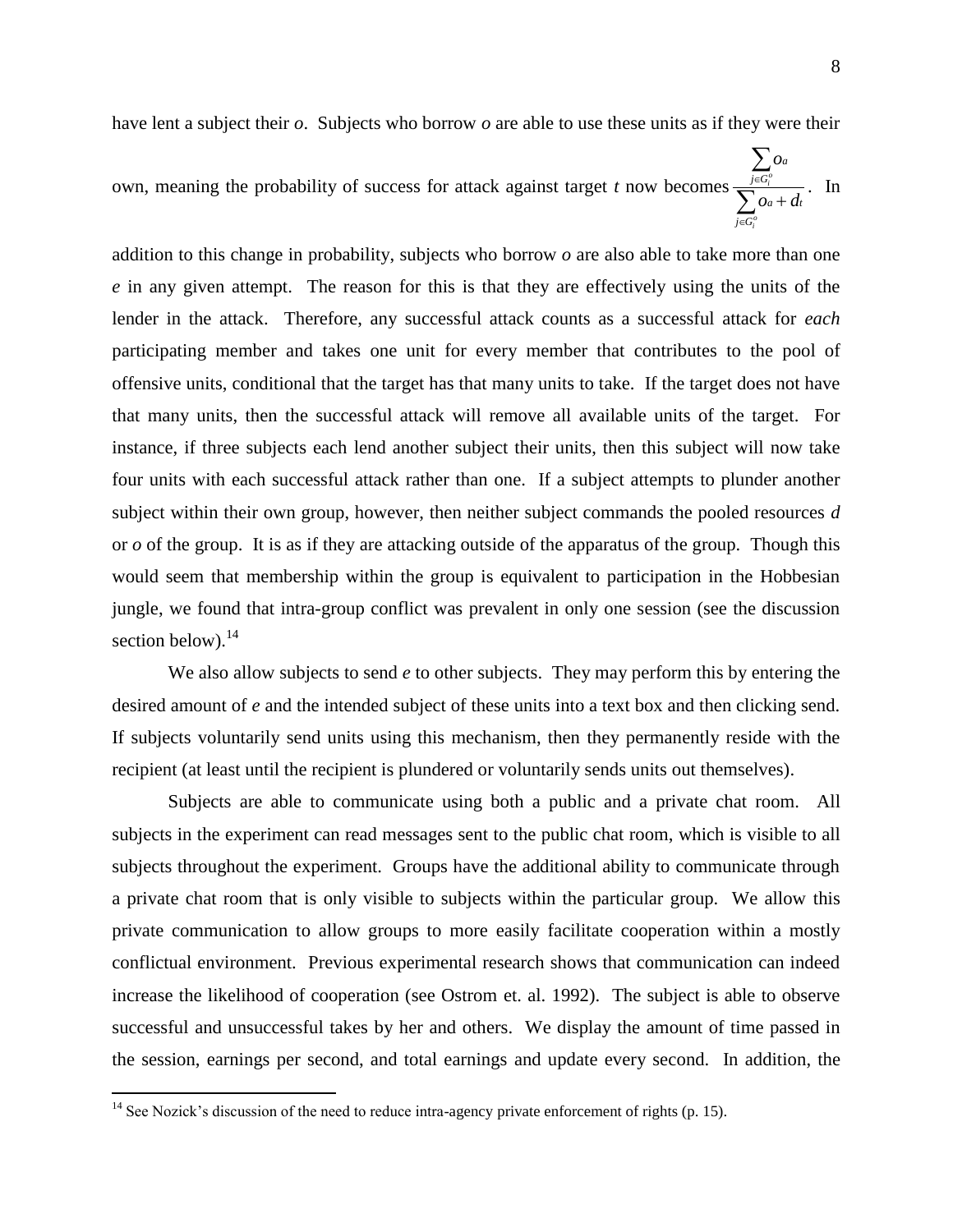subject can see how many defensive units and offensive units that her group controls at all times. Figure 1 displays a sample screen shot for this treatment.



**Figure 1. Screenshot for** *Nozick* **Treatment**

# **B. Baseline Treatment**

As a baseline to the *Nozick* treatment, we also conducted a treatment that did not allow subjects to form groups, which we label the *Hobbes* treatment. Subjects in this treatment are not able to form groups and thus do not have any of the additional abilities that go along with group formation, including the ability to lend offensive units, pool defensive units, or communicate through a private chat room.

# **C. Procedures**

We conducted six sessions in each of the two treatments, for which we recruited 72 subjects from the at-large undergraduate population at George Mason University. We seated subjects at a visually isolated computer terminal where they interacted anonymously with other participants. Sessions lasted 40 minutes after approximately 15 minutes of instructions. We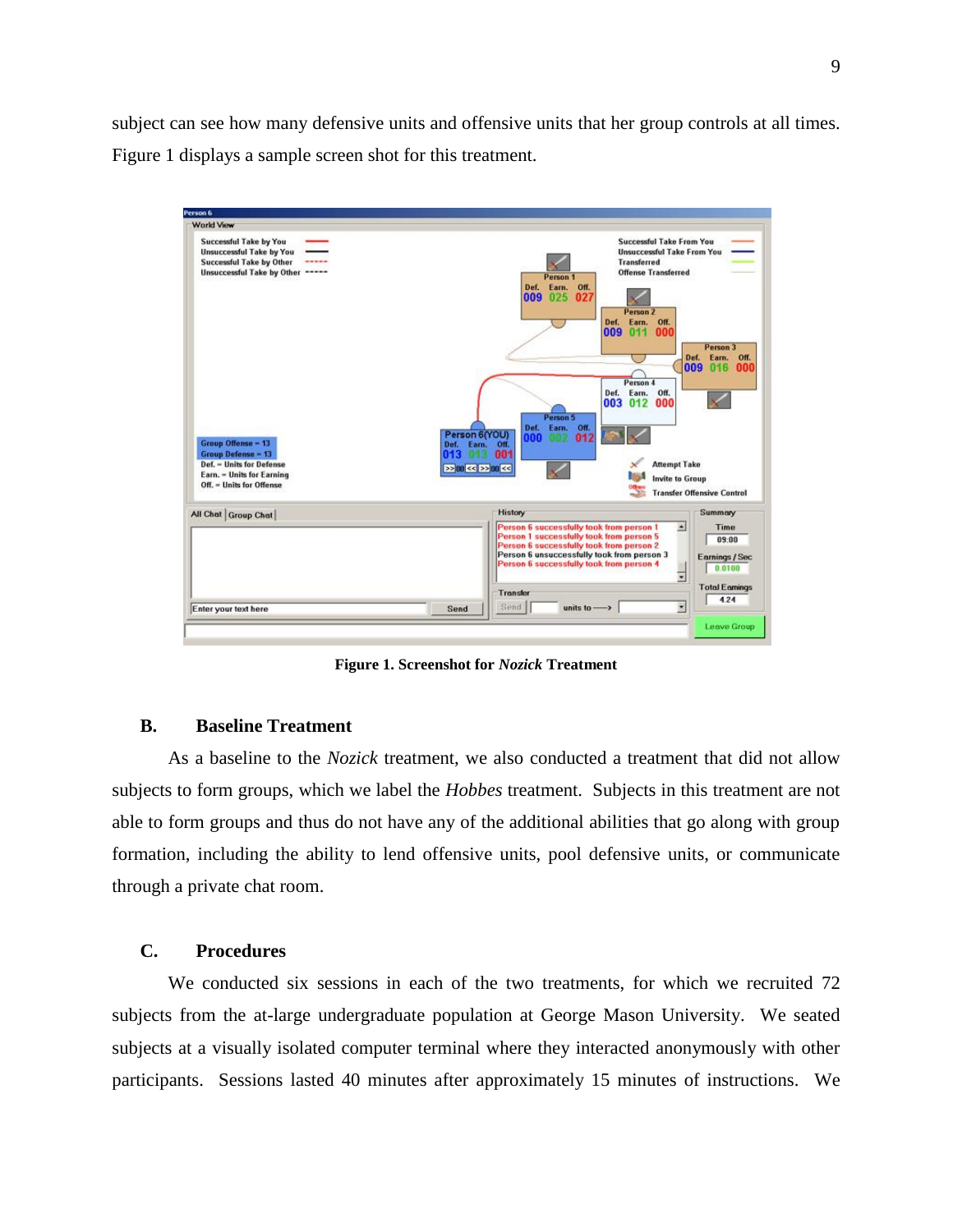recruited subjects for an experiment that could last up to 90 minutes, but we left the actual experimental interaction time undisclosed to mitigate end-game effects of a necessarily finite experiment. Subjects received instructions about how to participate in the experiment (see Appendix 1) followed by a quiz of 10 questions. Each session had six participants who only participated in a single session of this experiment. Subjects received \$7 for showing up on time in addition to what they earned in the experiment. The average earnings without the show-up payment were \$14.50. We paid out earnings privately at the conclusion of the experiment.

# **IV. Examining Anarchy**

In building a design to examine the environment depicted in Nozick, we utilize a more open-ended framework that allows subjects to use multiple strategies in repeated interactions among one another. Though we lose the strict control of a more game theoretic orientation, we find that challenging subjects to simultaneously overcome free rider difficulties, miscommunication, and the incentive to defect from socially optimal strategies better approximates the difficulties individuals face in environments bereft of external enforcement. We find the impulse to place strict parameters on environments depicted as anarchic inconsonant. Such methodology surely serves the theorist more than the theory. In contrast, our approach incorporates the greatest difficulties raised in the literature that individuals face when forming groups to better utilize scarce and contestable resources while at the same time providing individuals with certain basic means in overcoming the social dilemma in which we place them. This enables us to observe institutions that subjects create themselves rather than the execution of institutions that we impose.

While the variety of strategies in a dynamically repeated game precludes the computation of a narrow set of Nash equilibrium strategies *ex ante*, we postulate several conjectures related to several observable outcomes. First, we hypothesize that the *Nozick* treatment will be more efficient on average than the *Hobbes* treatment. We determine efficiency by the ratio of units placed into *e* relative to the total number of units available. Following the terminology in Skaperdas (1992), we define "full cooperation" as occurring when all available units in the

economy are placed in *e.* More formally, efficiency at time *t* is defined as  $\sum$  $\sum$  $=$  $=\frac{k}{6}$ 1 6 1 *k k k k x e*  $E_{\tau} = \frac{\sum_{k=1}^{k} k \tau}{6}$  $\sum_{\tau} = \frac{k=1}{6}$ , where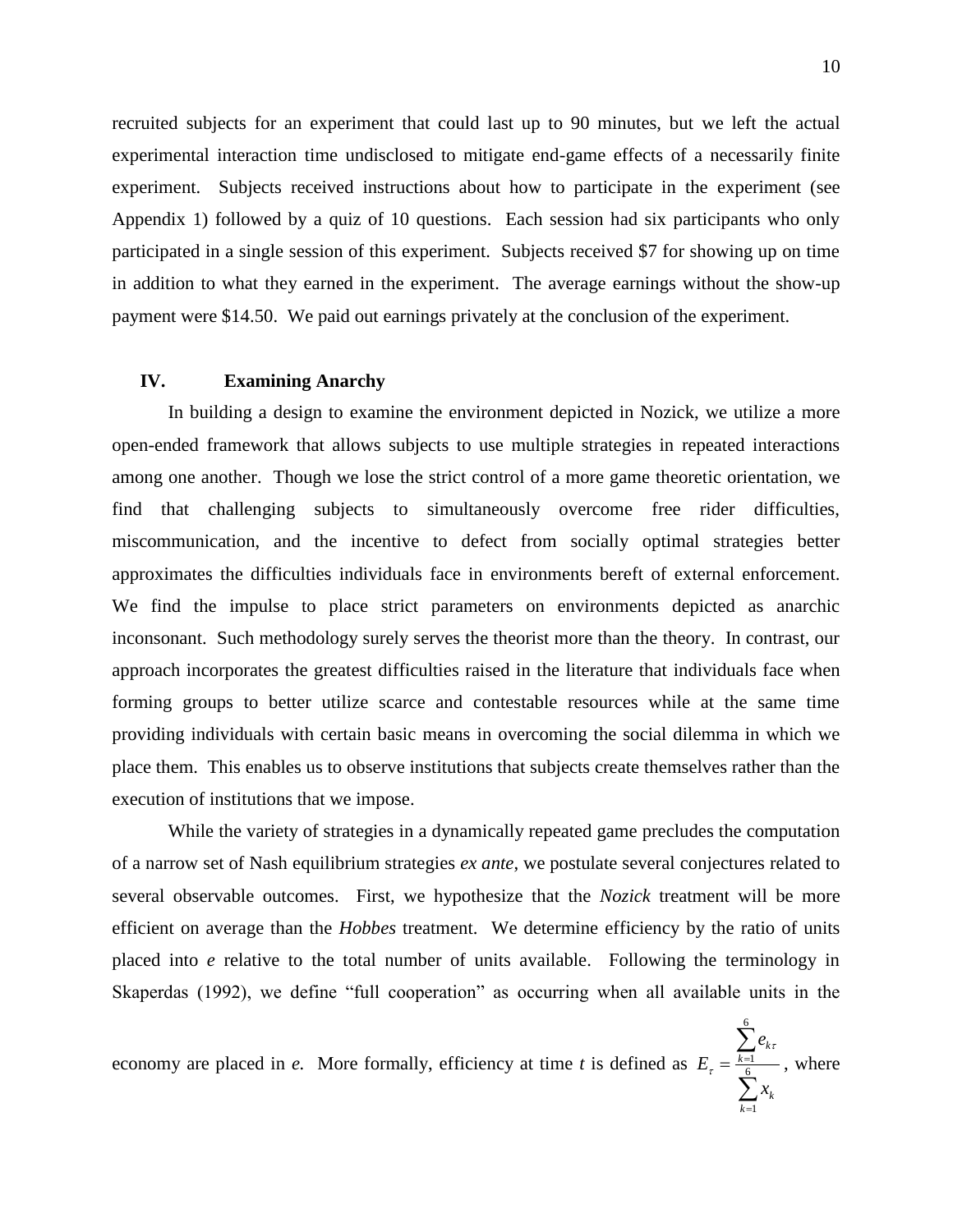$\sum_{k=1}^{6}$  $k=1$  $x_k$  is always 144.<sup>15</sup> The "average efficiency" in a session (of 2400 periods) is  $\frac{z-z}{2400}$ 2400  $\frac{\sum\limits_{\tau=1}^{T}E_{\tau}}{2400}$ . Nozick's claim that protective associations lead to a social order serves as the foundation for this hypothesis.

Of course, every experimental "test" of a theory is a joint test of the theory and the applied context in which the theory is implemented (Smith 2002, 2008). If we observe that our economies in this first laboratory experiment regularly deviate from Nozick's philosophical argument, then only with more observations under a wider variety of environmental and institutional conditions will it become possible to deduce with more confidence whether these systematic deviations are due to an auxiliary hypothesis on how an experiment is implemented, or due to the circumstance that the foundations of Nozick's argument do not comport with the facts of human sociality.

Second, we hypothesize that a single group will emerge in the *Nozick* treatment that will eventually include all active members. According to Nozick, a monopoly on force can emerge in the market for protection without the help of artificial entry barriers, as this market is both relative and violent. In other words, the value of a protective association is determined according to its relative abilities compared with competing associations. Furthermore, this competition is violent, so joining the association with an absolute advantage in violence is pertinent for the rational consumer. Simply stated, "customers will not stably settle for the lesser good and competing companies are caught in a declining spiral." (p. 17) Nozick conjectures that as one group becomes relatively more powerful than its rivals, its members will either terminate the remaining individuals<sup>16</sup> or find it beneficial to provide protective services to the unaffiliated members to reduce the risk of conflict.

Third, we hypothesize that the ability to communicate in real time allows subjects to coordinate better on cooperative strategies and settle their conflicts, resulting in higher efficiency in our *Hobbes* treatment relative to the observations in Powell and Wilson. As mentioned above, Ostrom and Walker (1992) find that allowing subjects to communicate can lead to a pronounced change in rates of cooperation. The other difference between our *Hobbes* treatment and Powell and Wilson is that we allow subjects to transfer units voluntarily. We incorporated this feature

 $\overline{a}$ 

<sup>&</sup>lt;sup>15</sup> A total of 1 unit in each of two *Nozick* sessions was lost in the ether when a subject transferred multiple units. As 0.7% of the total number of units, we do not find this to be a consequential software glitch.

<sup>&</sup>lt;sup>16</sup> Following Powell and Wilson (2008), we define "termination" as occurring when a subject has 3 or less units of x.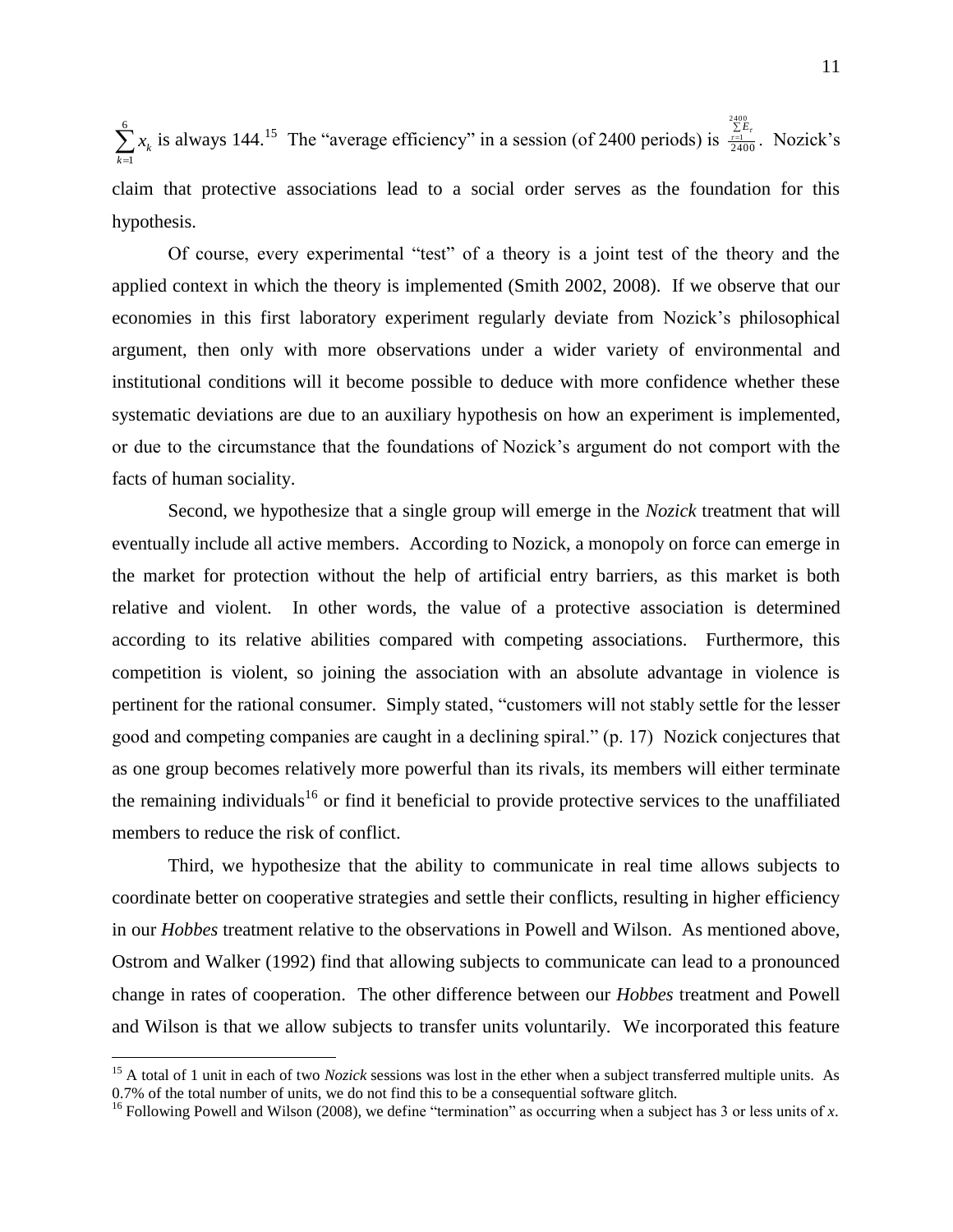into our baseline treatment primarily to further limit the differences between treatments to focus our comparative analysis. We also added this feature in recognition of Buchanan's argument that "[t]o secure an initial agreement on positive claims to goods or to resource endowments, some transfer of goods or endowments may be required. That is to say, some 'redistribution' of goods or endowments may have to take place before a sufficiently acceptable base for property claims can be established" (Buchanan 1975, p. 83). Though it would seem that the addition of these two features reduces the comparability to Powell and Wilson, we do find the results of our *Hobbes* treatment closely approximate theirs with a few exceptions noted below.

#### **V. Anarchy, State, or Utopia?**

In reporting our results, we first formally test our hypotheses regarding *Nozick* and *Hobbes* treatments. To convey a deeper level of the rich interactions in these societies, we next summarize our twelve *Nozick* and *Hobbes* sessions using evidence from chat transcripts, along with general observations about each session. Each session description also includes a chart that displays the allocation of units between the three uses at each second of the session. The charts for the *Nozick* sessions contain a line plot of the Herfindahl-Hirschman Index of concentration for each moment of the session.<sup>17</sup> This quantifies the extent to which a single protective association emerges in the session. Finally, we offer qualitative remarks to organize the general patterns that we observe.

#### **A. Testing Our Hypotheses**

# *Efficiency*

In assessing our hypotheses, we find several surprising results. In terms of efficiency, the *Nozick* sessions displayed uniformly low levels of cooperation with only one session (*N6*) achieving efficiency greater than 50%. The *Hobbes* sessions on the other hand were either highly efficient (*H1*, *H2*) or dismally inefficient (*H3*, *H4*, *H5*, and *H6*). Table 1 reports the efficiency levels of the six *Nozick* sessions along with the *Hobbes* sessions.<sup>18</sup> Using a nonparametric Wilcoxon rank sum test, we fail to reject the null hypothesis that the average

<sup>&</sup>lt;sup>17</sup> We calculate the HHI as the sum of squares of the percentage share of units under the control of each group at any moment of time. Subjects who were not part of a group were counted as a group of one. Thus, the HHI at the start of each session contains six shares.

<sup>18</sup> The relative comparison between *Nozick* and *Hobbes* does not change significantly when average efficiency of the sessions is broken down into halves or thirds.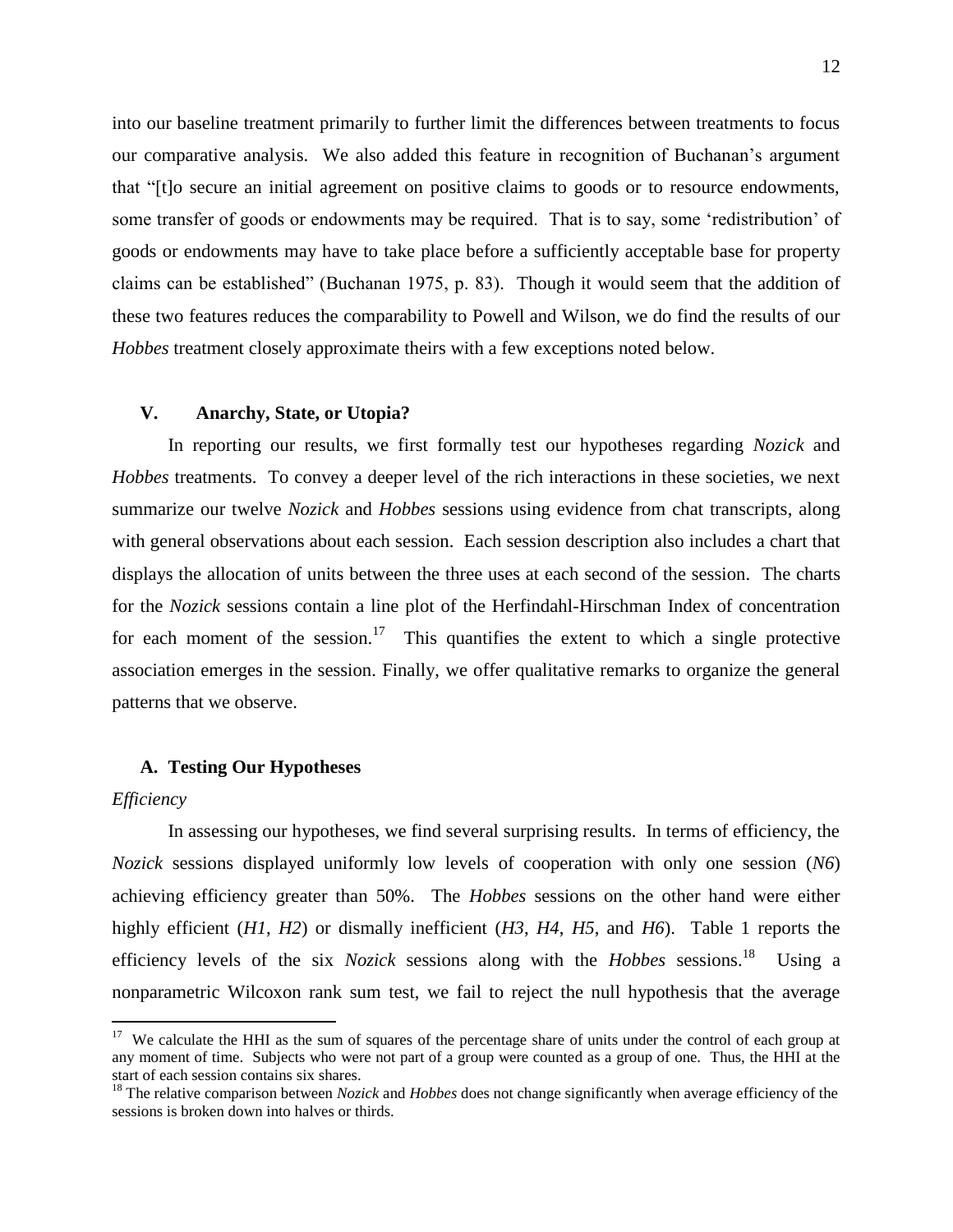|                  | efficiency of the <i>Nozick</i> and <i>Hobbes</i> sessions are equally efficient ( $W_{6,6} = 20$ , <i>p</i> -value = 0.5909, |  |  |  |
|------------------|-------------------------------------------------------------------------------------------------------------------------------|--|--|--|
| one-sided test). |                                                                                                                               |  |  |  |

| <b>Table 1. Average Efficiency</b> |        |               |  |
|------------------------------------|--------|---------------|--|
| <b>Session</b>                     | Nozick | <b>Hobbes</b> |  |
|                                    | 22.7%  | 60.6%         |  |
| 2                                  | 34.4%  | 88.2%         |  |
| 3                                  | 17.6%  | 11.6%         |  |
| 4                                  | 26.7%  | 14.7%         |  |
| 5                                  | 13.3%  | 13.7%         |  |
| 6                                  | 51.4%  | 21.8%         |  |
| Average                            | 27.7%  | 35.1%         |  |

The two *Nozick* sessions in which full cooperation arose (*N2* and *N6*) led to moderate levels of efficiency but the remaining four were low. Subjects in both sessions *H1* and *H2* were able to attain full cooperation very early in their respective sessions. Because the life of a laboratory economy is necessarily finite, unlike the naturally occurring world in which time marches on, a frequently raised question is whether the subjects just need more time to "learn," so they can conform to the outcome predicted by our hypothesis concerning the higher efficiencies of the Nozickian societies. If so, why did sessions *N2* and *N6* not need more time to reach 100% efficiency? And why did sessions *H1* and *H2* need such little time? Apparently, our experiment is sufficiently long enough to generate a variety of outcomes, which is exactly what we need to help us to understand what factors account for better or worse performance in these economies.

# *Group Formation*

In terms of group formation, the *Nozick* sessions were marked both by cooperative and conflictual tendencies. Contra the invisible hand process proposed by Nozick, we do not observe an inevitable tendency for the subjects to form a single group. This was most strikingly evident in session *N3*. Not only did the single group break back down into several subgroups, but also there was no change in the amount of plundering before or after the overarching group formed. Moreover, Sessions *N2* and *N4* developed a relatively stable equilibrium of two distinct groups for most of their respective sessions.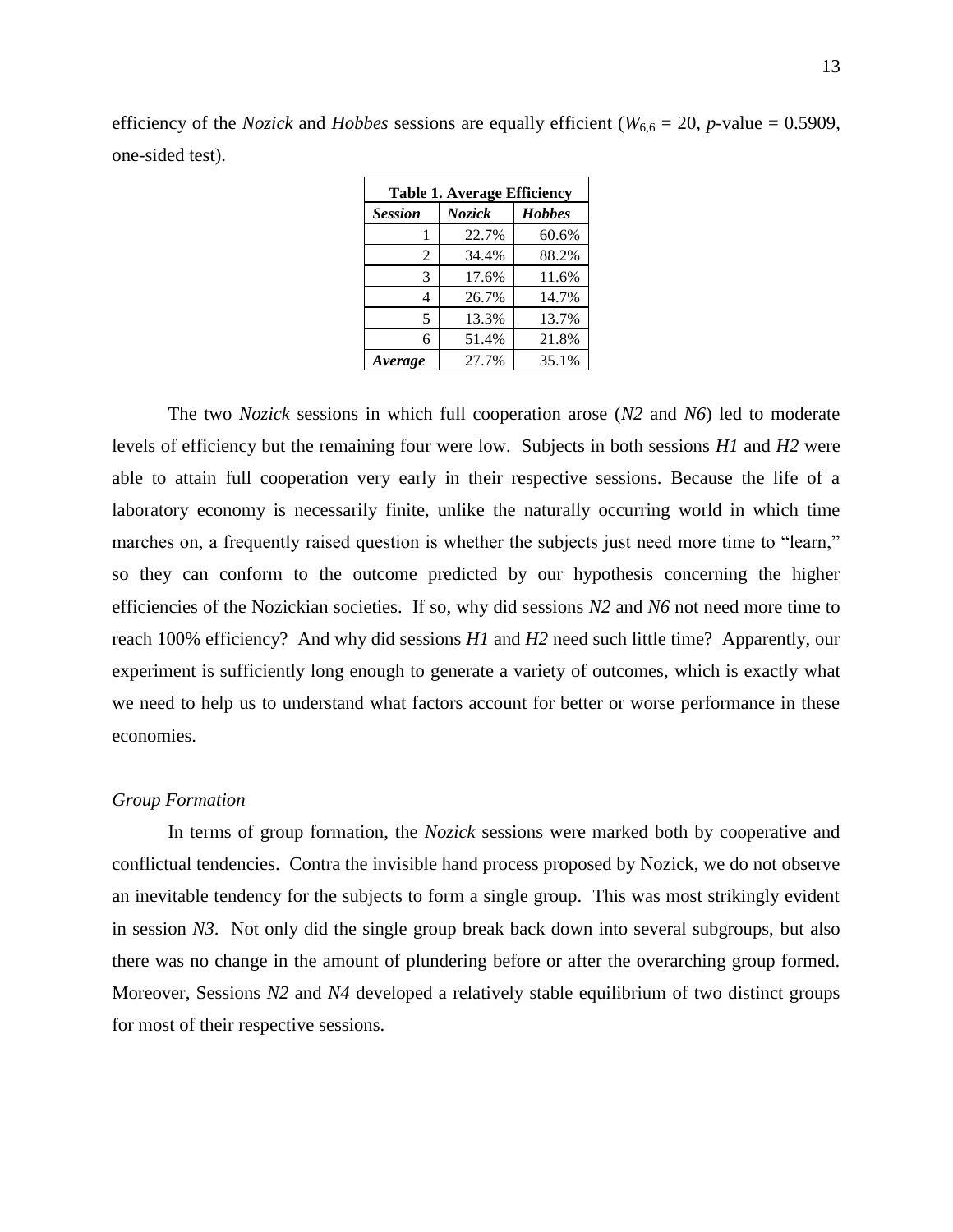#### *Our Hobbes Treatment vs. Powell and Wilson's*

Contrary to our hypothesis, we find no evidence that the ability to communicate in real time allows our subjects to coordinate better and settle their conflicts relative to the similar, but communication-free exercise in Powell and Wilson (2008). Comparing our 6 sessions with their 8 sessions, one of our sessions is the most efficient at 88.2%, and another is the most inefficient at 11.6%. Not surprisingly then, we fail to reject using a Wilcoxon test the null hypothesis that the average efficiency of the two experiments are equally efficient ( $W_{8,6} = 31.5$ , *p*-value = 0.8375, one-sided test). Succinctly put, communication is not a sufficient solution to this particular problem.

#### **B. Summary of** *Nozick* **Sessions**

#### *Session N1*

Very few groups formed in *N1*. There were numerous attempts to start groups by a few of the subjects but almost all of these invitations were rejected. The group formation that occurred was sporadic and short-lived, and no group formed until after the experiment was past the two-thirds mark.

The average efficiency was also very low in this session (22.7%) due to constant plundering, and two subjects were terminated. An interesting development occurred towards the end of the session with at least three of the active subjects proposing a truce. One subject said, ―hey guys listen i got a way to increase our earnings. lets all place our units in earn and let it increase per sec. no one attack each other." Two of the other subjects seemed receptive to this, but the session ended shortly after these comments. It was not apparent at that time that they had reached an agreement.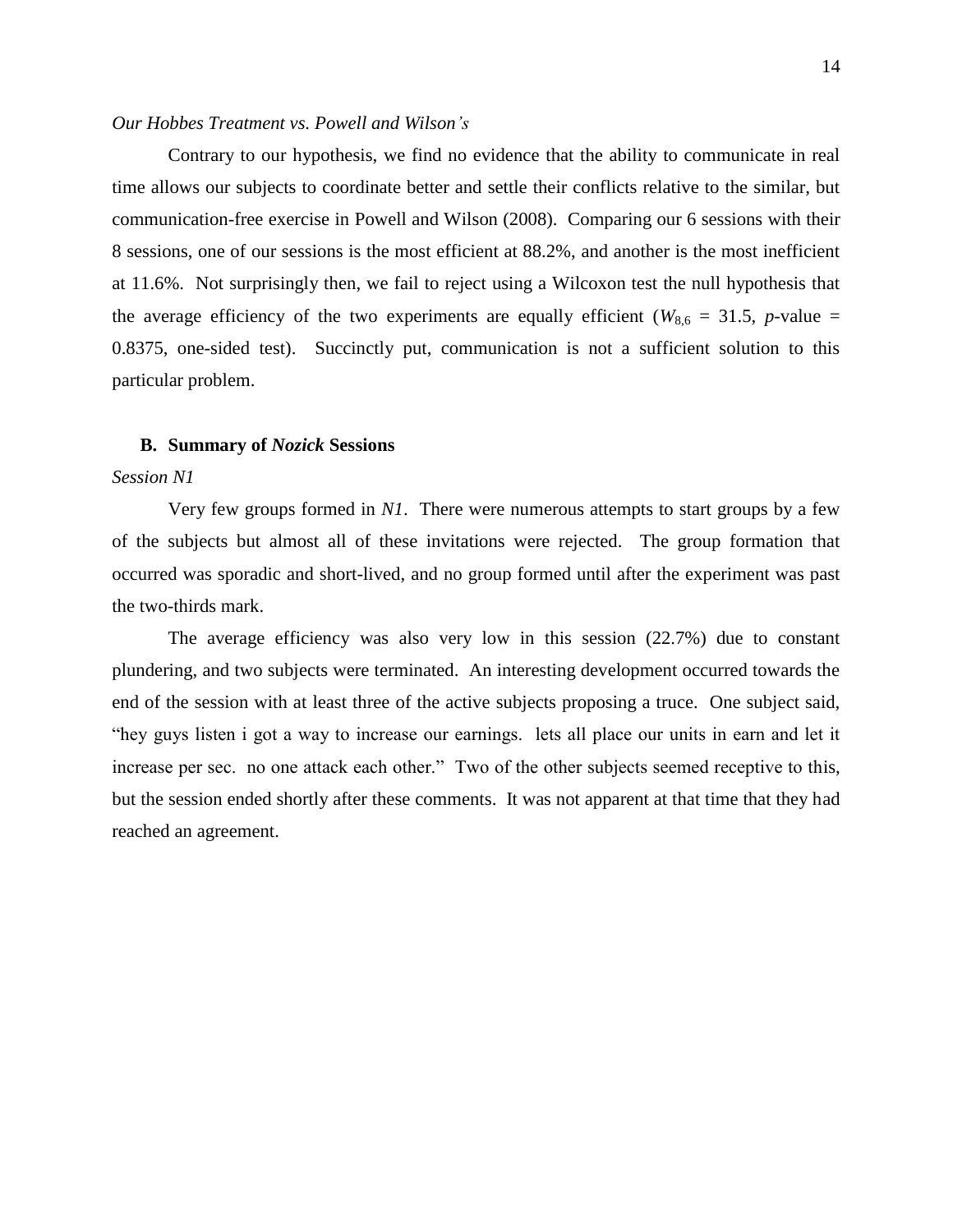

Two groups emerged almost immediately in this session. Both groups pooled their offensive capabilities, and in each group, one of the subjects took the lead in offering advice on how to utilize this feature of the experimental interface. About one-third of the way into the session, two groups had emerged with three members each.

One group focused, though not exclusively, on increasing their units of defense and held the rest of their assets in earnings, while the other group put nearly all of their units into either offense or defense at any one time. Eventually, one subject had the idea of a truce by stating in the group's private chat room, "everyone SHOULD just stop attacking and earn." This led the group to further decrease their offensive units but resulted in no parallel behavior by the other group. Later the same subject wrote a message in the public chat room that said, "there needs to be an agreement between everyone. see no one is making money right now." A subject from the other group then responded in the public chat room, "should we all agree not to attack."

The two subjects who had communicated a truce in the public chat room then went back into their respective group chat rooms and prompted their group members to put all units into earnings. One of the subjects asked for a signal of trust from the other group by asking them to "take your units out of offense so i can trust you." There was still some hesitation as each subject began to pool more and more units into earnings. One of the groups even suggested a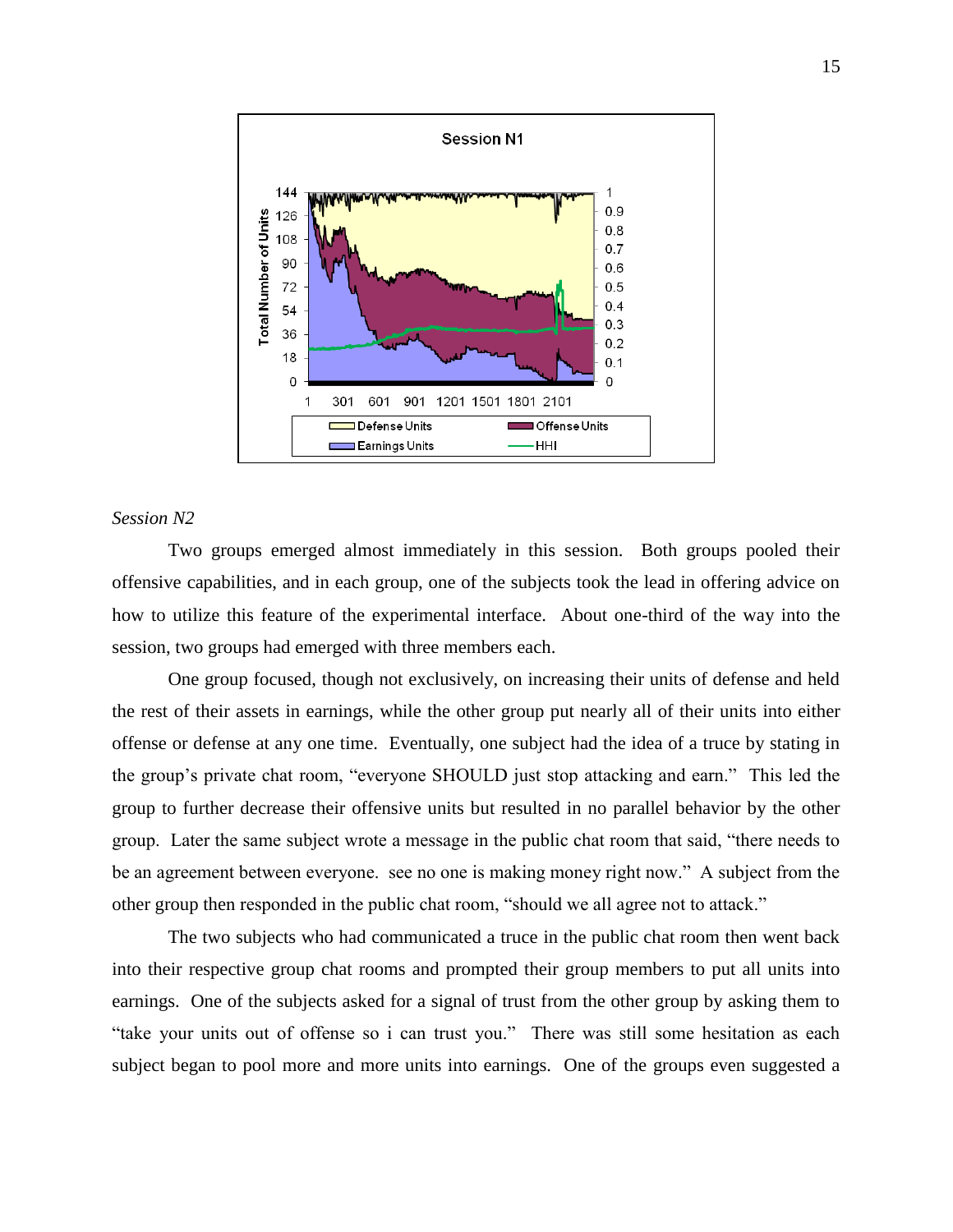trigger strategy in case the other group defected. However, all subjects eventually put all units in earnings and abided by the agreement.



# *Session N3*

Group membership in this session was erratic with members accepting invitations but then leaving the group soon after. As a result, groups were not very stable. It appeared that subjects did not develop a sufficient level of trust within groups as there was very little offensive pooling. At the same time, the number of attacks was quite large, and the average efficiency suffered as a result (17.6%). There was no indication of any interest of a truce. No clear leaders emerged among the subjects to instigate such an outcome or even to coordinate attacks. One person was terminated.

It is interesting that the majority of the chatting took place in the public chat room versus private group chat rooms. An especially interesting development occurred when all six subjects were part of the same group just over halfway through the session. Yet this led to no observable decrease in plundering! The group eventually dissolved. There was no attempt at cooperation at this time or any other in this session.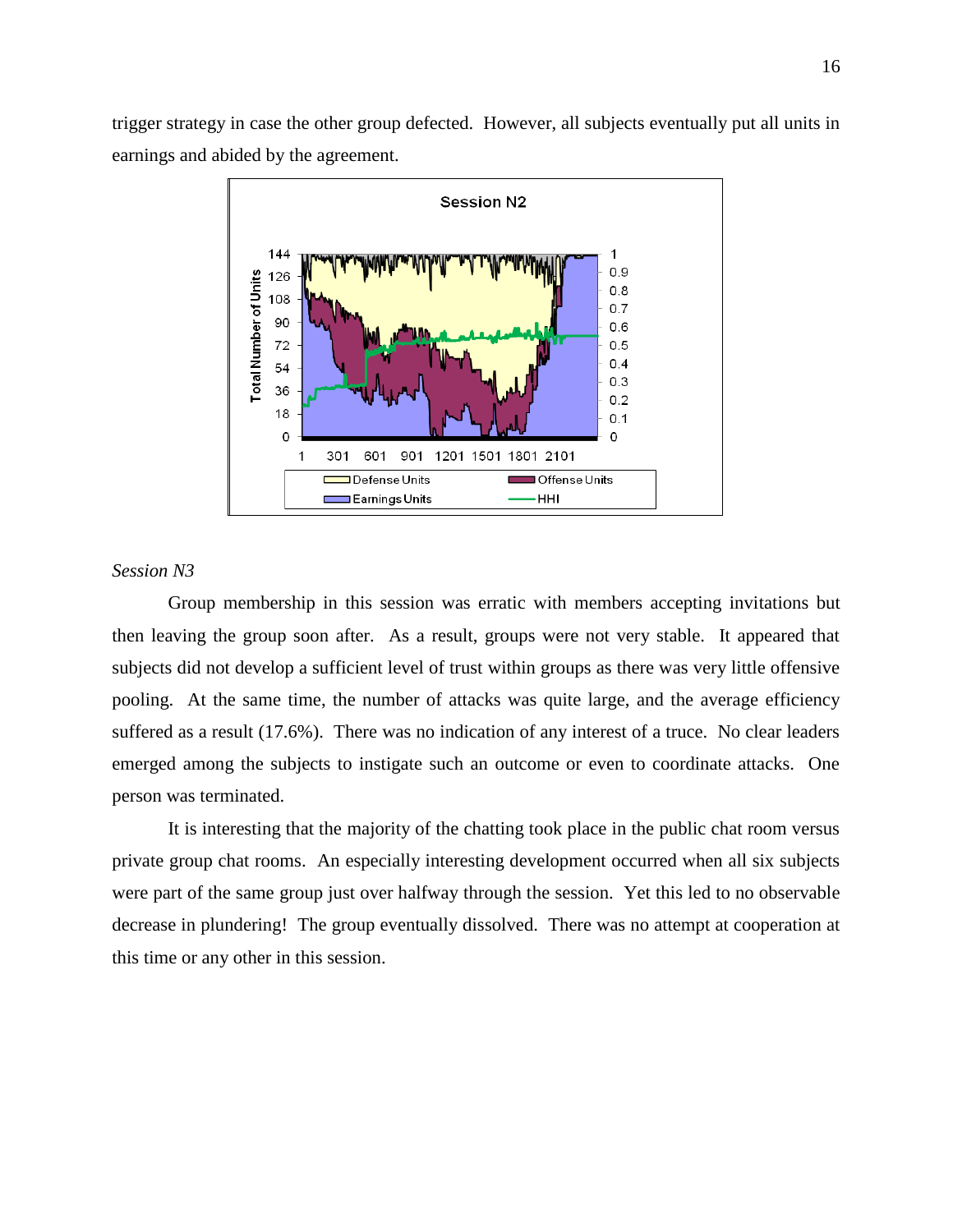

Two groups formed about a third of the way through this session. These two groups contained two members each until about halfway through the session. At this time, both groups invited one of the remaining two members. The two groups did not coordinate their attacks in any systematic way. Pooling occurred occasionally but was sporadic, as the groups never came to an agreement on who would attack and how they would distribute the plundered units. Attacking was mostly uniform across the session though efficiency did improve towards the end of the experiment.

Efficiency was relatively low in this session (26.7%), and one person was terminated. By the end of the session, four of the five active subjects were in one group, which may have been why efficiency started to rise towards the end of the session. There were no explicit attempts to cooperate, however.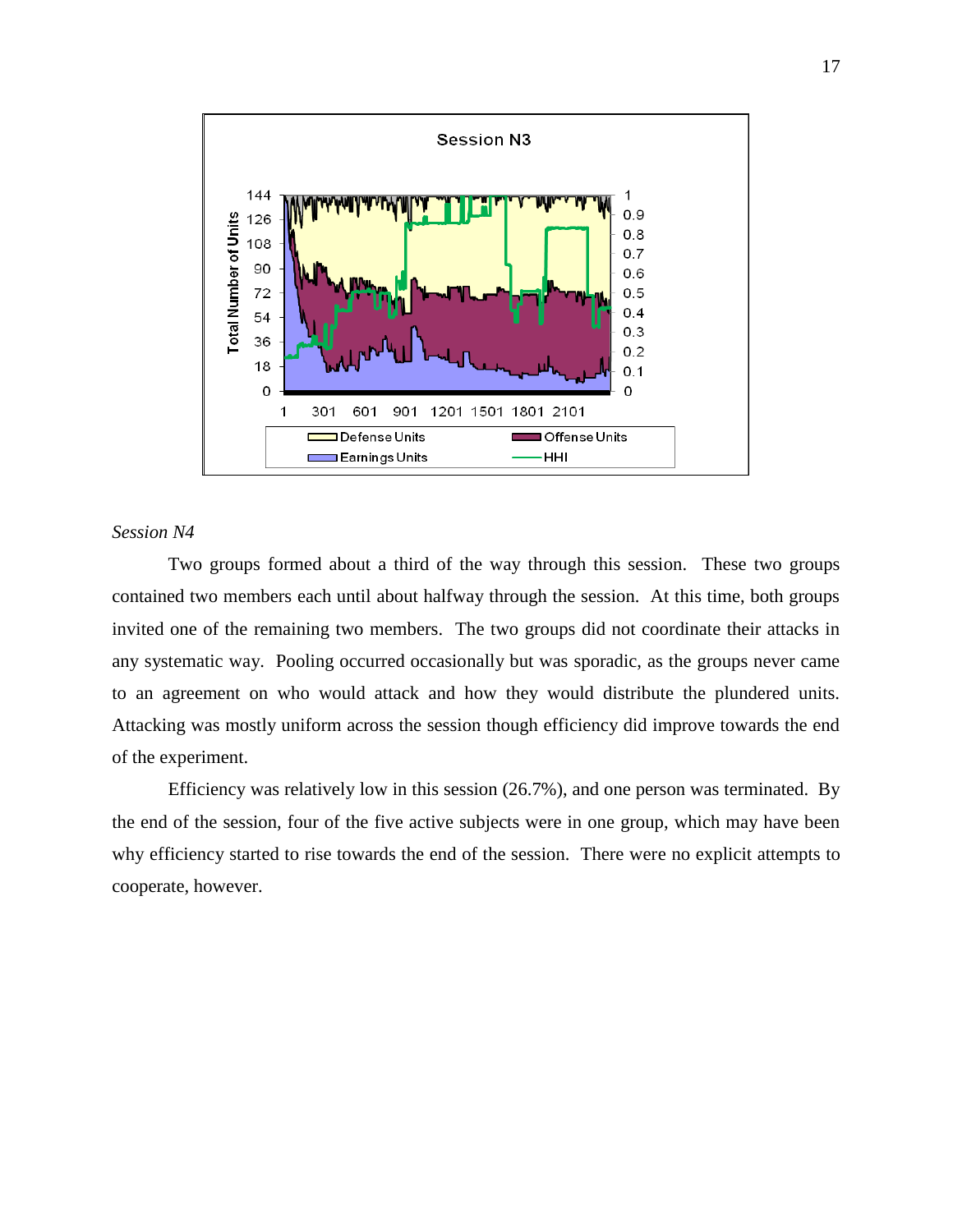

This session had a similar pattern of group development to Session *N4*. For about half of the session there were two groups with two members each. There were no explicit attempts to pool offensive resources within the groups. Eventually, one of the groups acquired another member and finally a fifth member. The remaining sixth subject never joined the group. By the end of the session, this remaining subject was attempting to plunder but was unable to get through the defenses of the five combined subjects. The large group pooled more of their units into earnings as the session reached its conclusion. However, overall efficiency was quite low (13.3%) due to the earlier plundering. Like the two previous sessions, there was no attempt to communicate a truce among the subjects.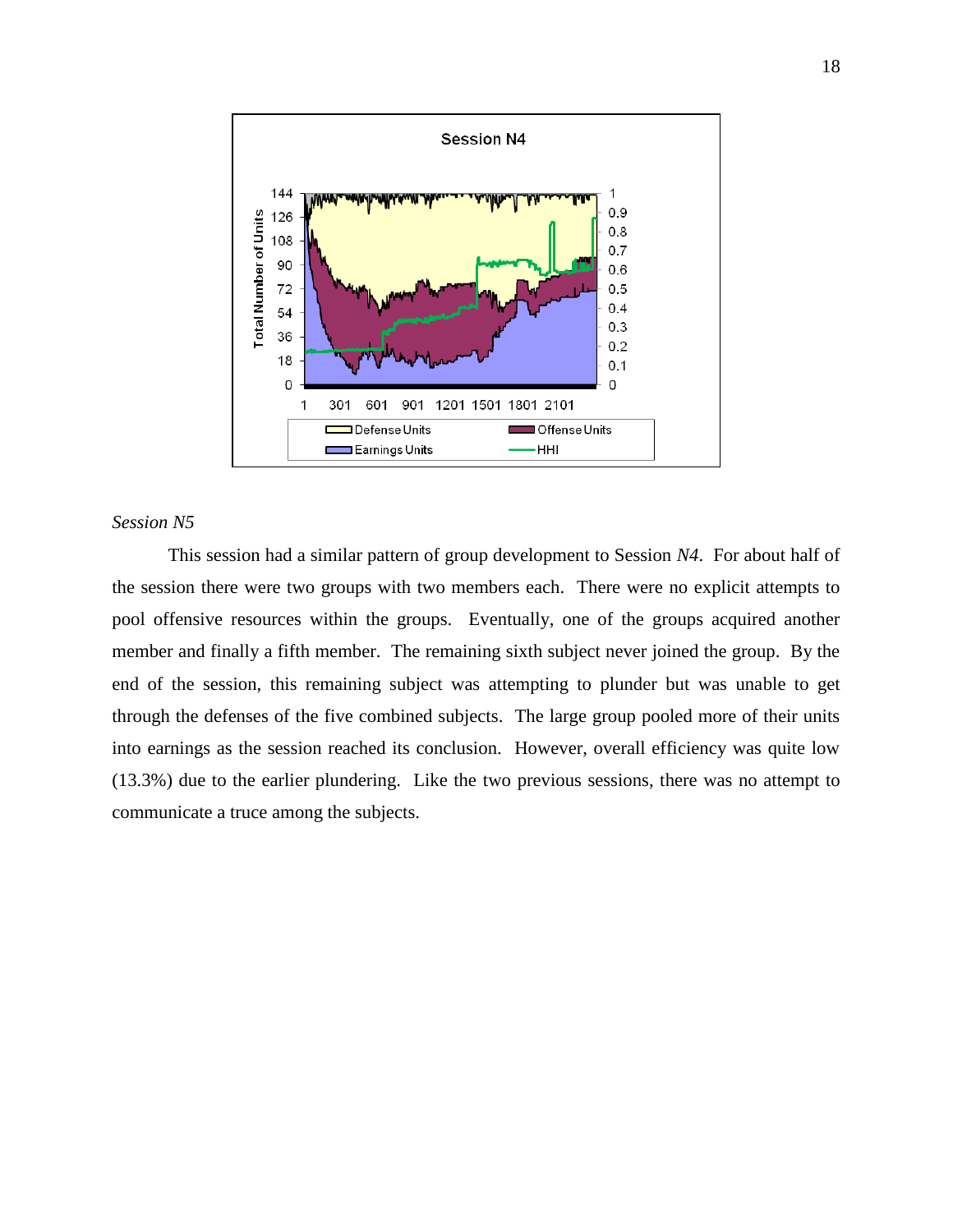

This session started like much of the others with two groups forming. One of the groups was especially well coordinated and quickly pooled their offensive capabilities. This led to a significant amount of plundering from the other group. Halfway through the session, a "leader" in this group proposed a truce by inviting the others to join their group. This led two of the remaining three members to join what one subject termed their "alliance." Eventually, the remaining subject joined as well.

From the halfway mark on, efficiency steadily climbed. By the end of the session, all available units were in earnings. Note that this session and Session *N2* are the only *Nozick* sessions where full cooperation emerged.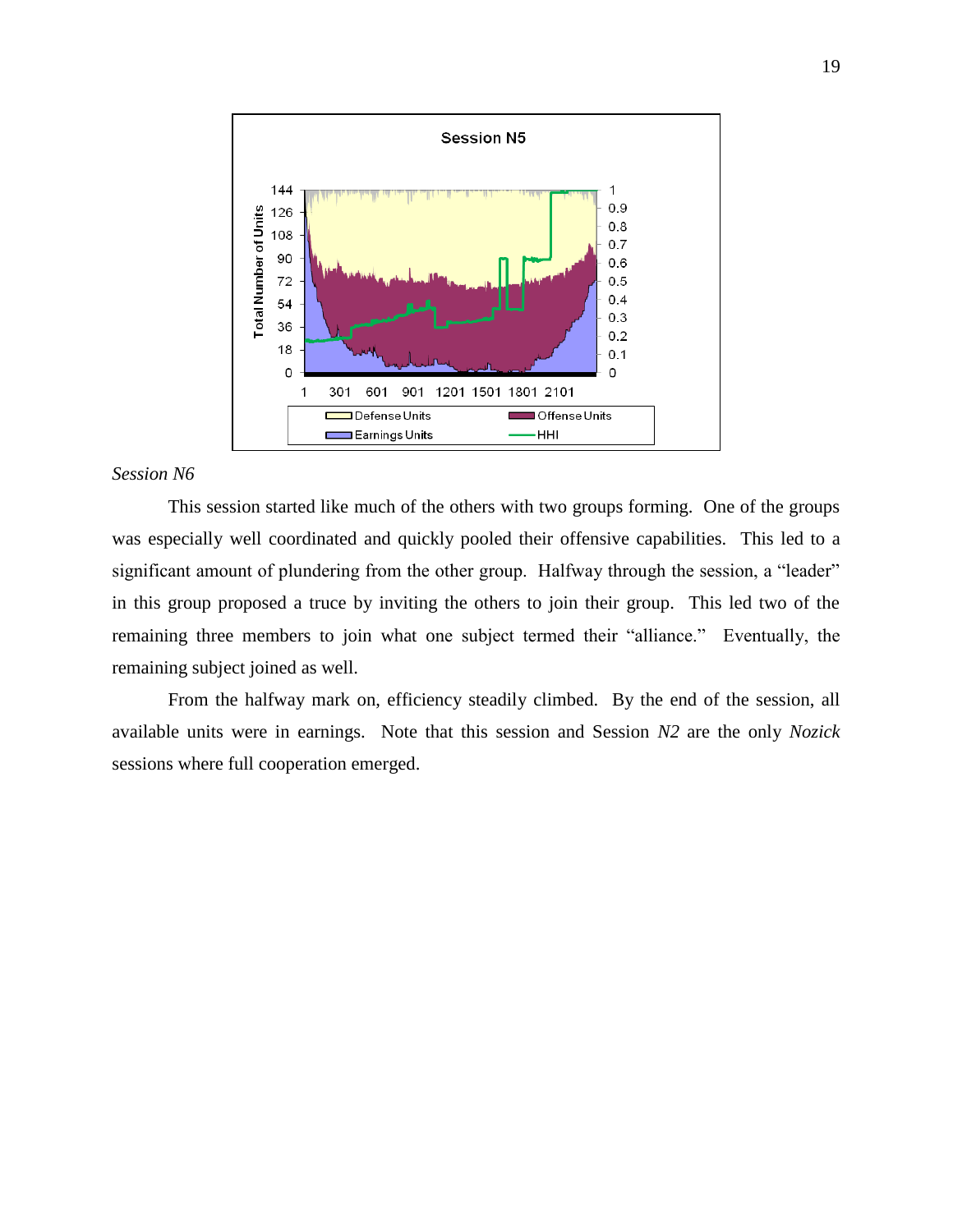

#### **C. Summary of** *Hobbes* **Sessions**

#### *Session H1*

The first posted message in this session was "no one is earning money." Shortly thereafter, another subject proposed an agreement to stop predation by offering, "how about we all put ours in earn and not take from each other so at least we earn something," which the subjects discussed and agreed to. At one point during this discussion, a subject tried unsuccessfully to take from another subject, but this was the last attempt at predation in the session. The subjects agreed not to take from each other with one subject offering, "and if someone gets greedy everyone else will just steal from them." The subjects reached full cooperation shortly after the halfway mark in this session.

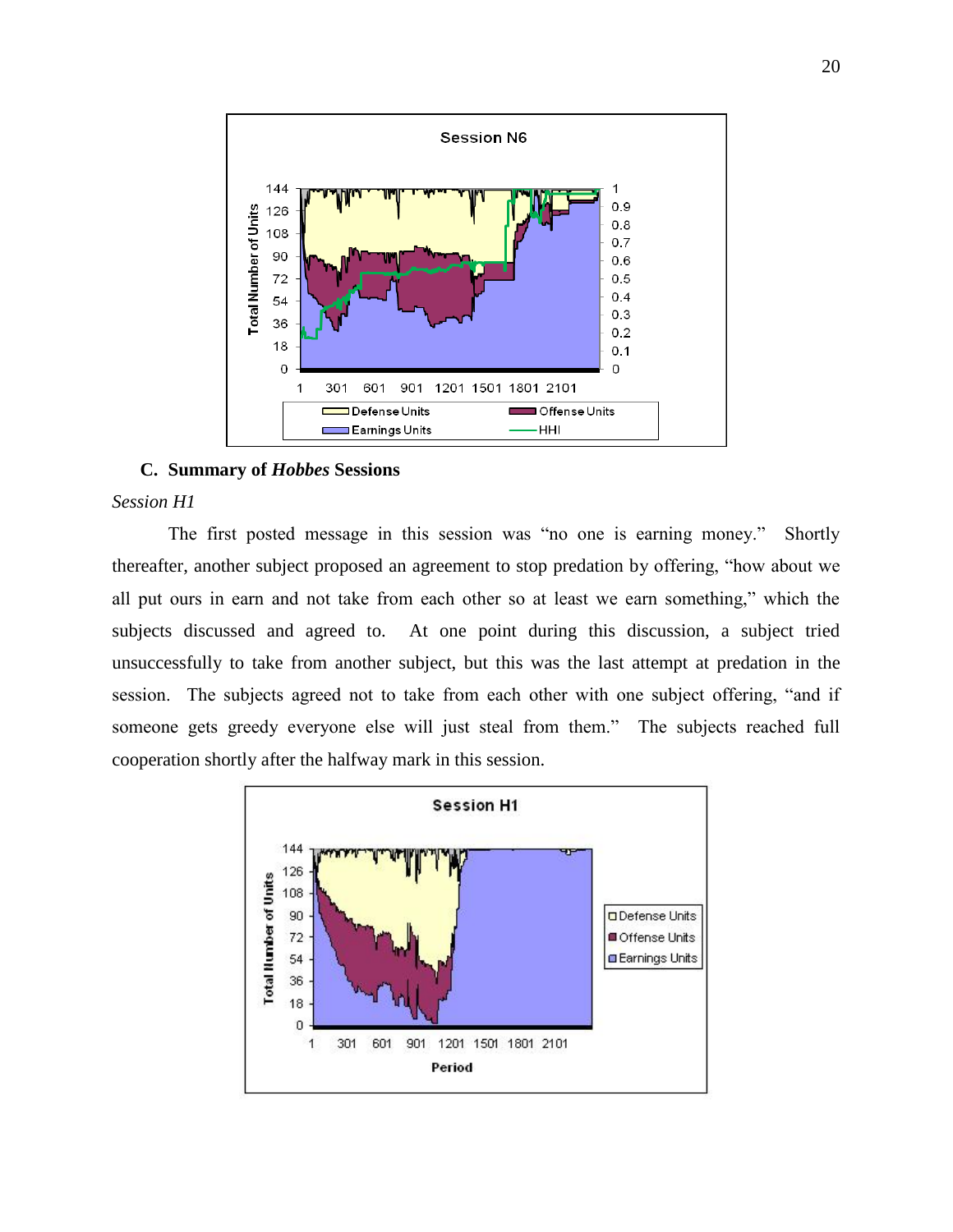#### *Session H2*

Predation was largely absent in this session relative to the others. In fact, only 23 attempts to plunder occurred in this session. This is due perhaps to one subject's proposal for an agreement to stop conflict very early in this session. The same subject also proposed the strategy of taking units away from anyone who continued to hold units in offense. The proposal did not work, however, and the subjects continued to attack each other. Several began to recognize, however, that they could do better if they all refrained. For example, one subject said, "we can allmake a lotmore if you stop [attacking]."

After testing several parameters of the experimental environment, several subjects attempted to persuade others to invest fully in earnings. One subject was concerned that the subject who organized the agreement was making more than everyone else, saying, "this was your idea i want to know how much you are making" because "it wouldnt be fair if you have more then everybody." The "leader" of the effort to cooperate replied, "i'm making .0216." At this point a third subject came to the defense of the leader by saying that "if he is [making more money] its becuase he got more questions right," in reference to the way initial earnings were allocated. They continued to discuss the fairness of the distribution of earnings and whether subjects should return units they had previously taken .

Full efficiency was reached less than a third of the way through the session. This efficiency was interrupted only once during the remainder of the session when one subject broke the agreement by successfully taking from another subject. The plundered subject immediately responded by taking a unit back. There were no more takings for the remainder of the session.

The subjects in this session were very concerned about distributive issues. There were several proposals for ways to improve the distribution, but some noted the difficulty in determining who owed compensation to whom, because everyone had stolen from everyone. One subject suggested that everyone should have an equal amount. Another subject told everyone to "give back whatever you stole." The subjects agreed to this last strategy and began transferring units to compensate for previous takings for the remainder of the session.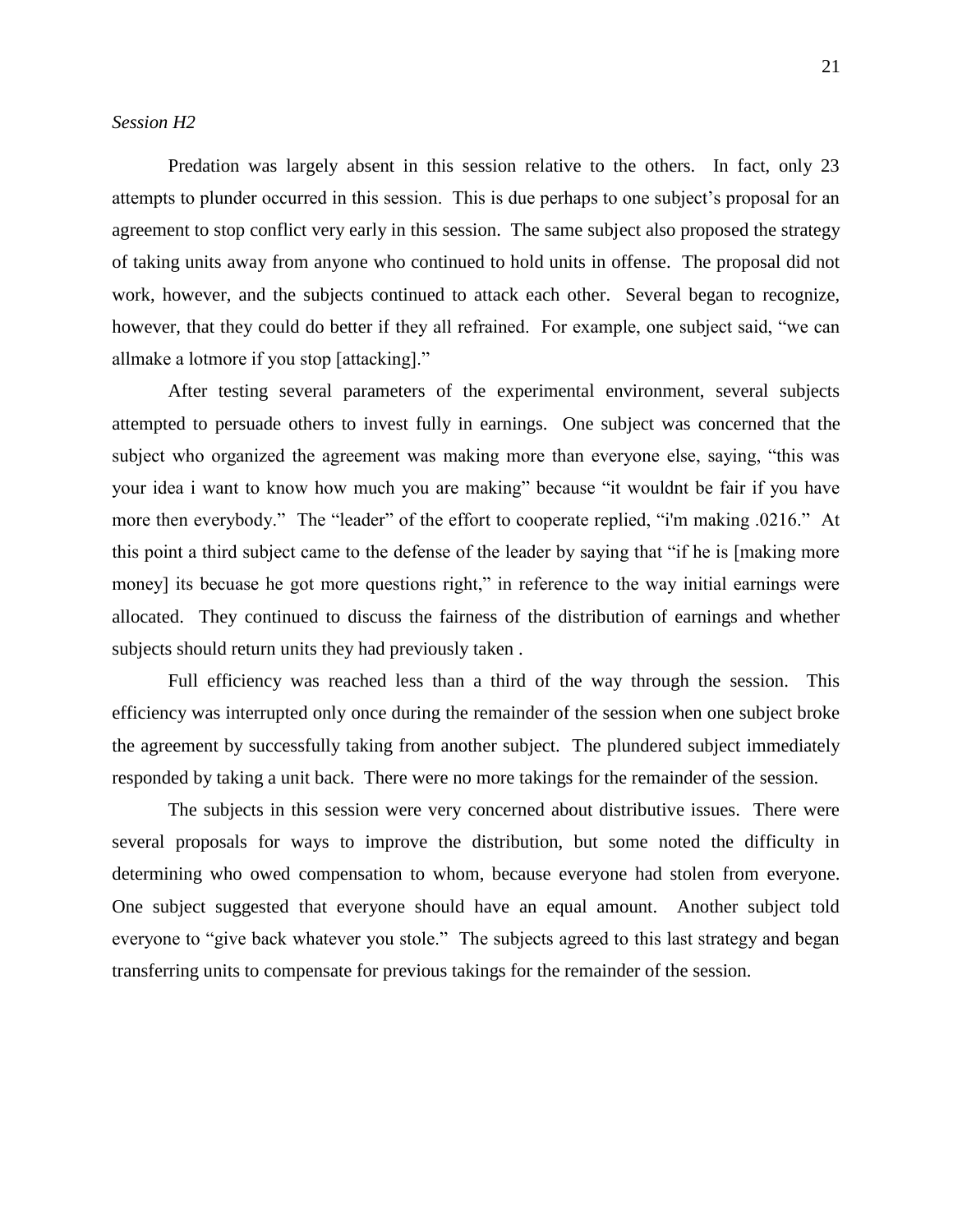

# *Session H3*

The most notable feature of this session was the lack of chat. The first message did not appear until the second half of the session, when one subject asked, "Subject 2 can you send some units to 6." Following this request, subjects posted several similar messages prompting subjects to redistribute units voluntarily. For example, one subject told another to "give some to" Subject 4 dont be greed…he or she needs it." Towards the end of the session, a subject proposed that they all "put everythng in earnings." Nevertheless, plunder continued until the end of the session. Efficiency was persistently low and never went past the 50% mark once the session began.



# *Session H4*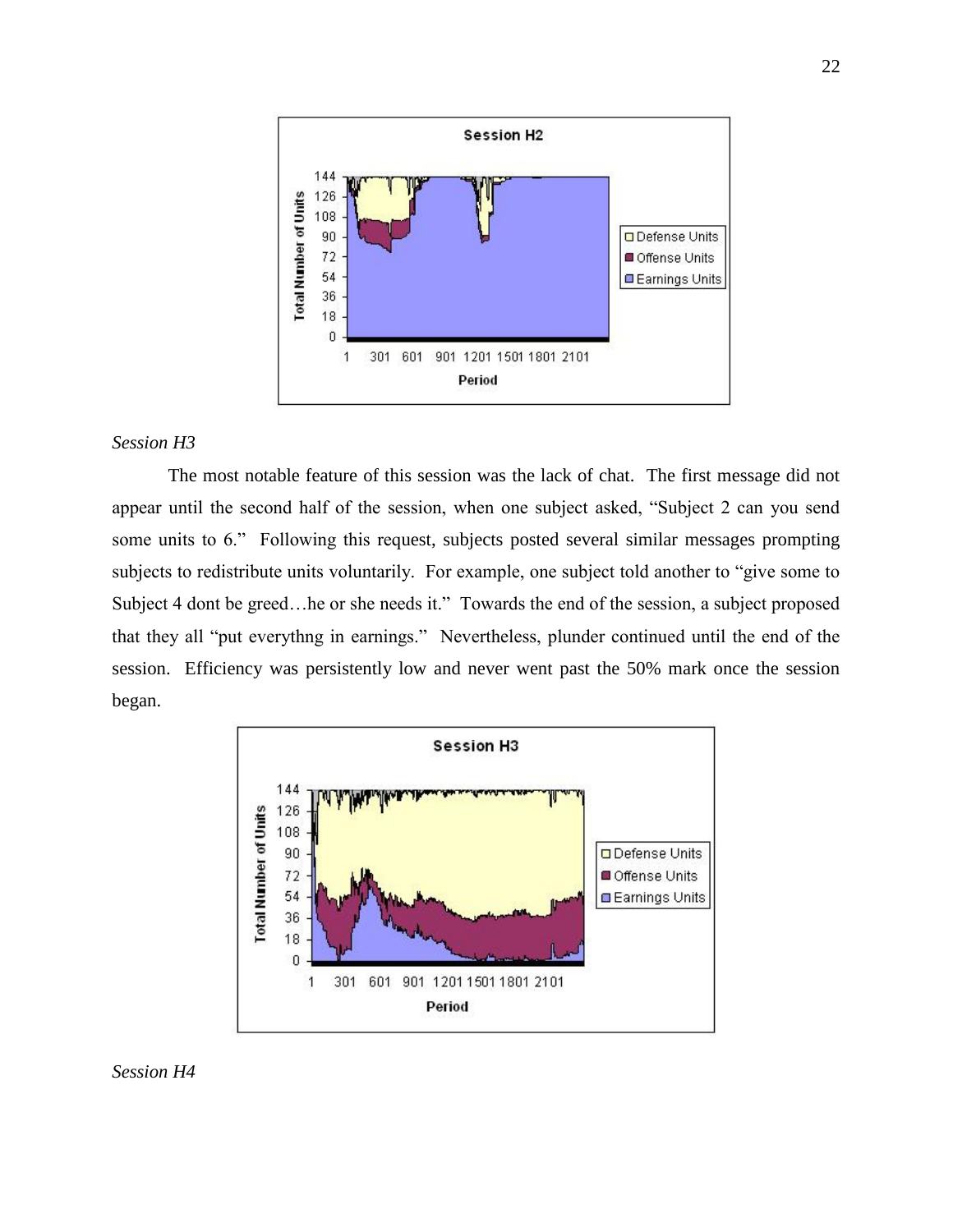After several minutes, the participants began chatting, and one subject was terminated early. One subject proposed, "want to make a pact whereever ones puts there stuff in earnings and doesnt take from anyone and just collect mmoney?" There was some discussion about a possible agreement, and several subjects said they would comply. However, one subject held out and did not respond even when directly addressed by the other subjects. The subject rarely engaged in conversation. When he did, it was unclear what he meant. For example, he interjected "game over" in the midst of a discussion regarding cooperating. Perhaps the holdout thought that if all subjects begin to cooperate, the experimenter would end the session arbitrarily or perhaps that refraining from dialogue would increase his bargaining power (See, for instance, Schelling 1960).

After the halfway mark, the subjects discussed making an agreement without the holdout. They come close to agreeing on a contract, but it is unclear if they ever really made one. For instance, one subject complained that they could not make money if the holdout continued to take from them. In the remainder of the experiment, the subjects pleaded with the holdout, who remained silent. This session was particularly interesting because all subjects clearly desired agreement except for one, yet this one subject's refusal to commit to an agreement was an effective obstacle to implementing it.



#### *Session H5*

Communication began early in this session, as a subject proposed cooperation by asking, "What would happen if we all just put everything in earnings." Later another subject explicitly proposed a cooperative agreement by asking, "does everyone want to try setting a defense for all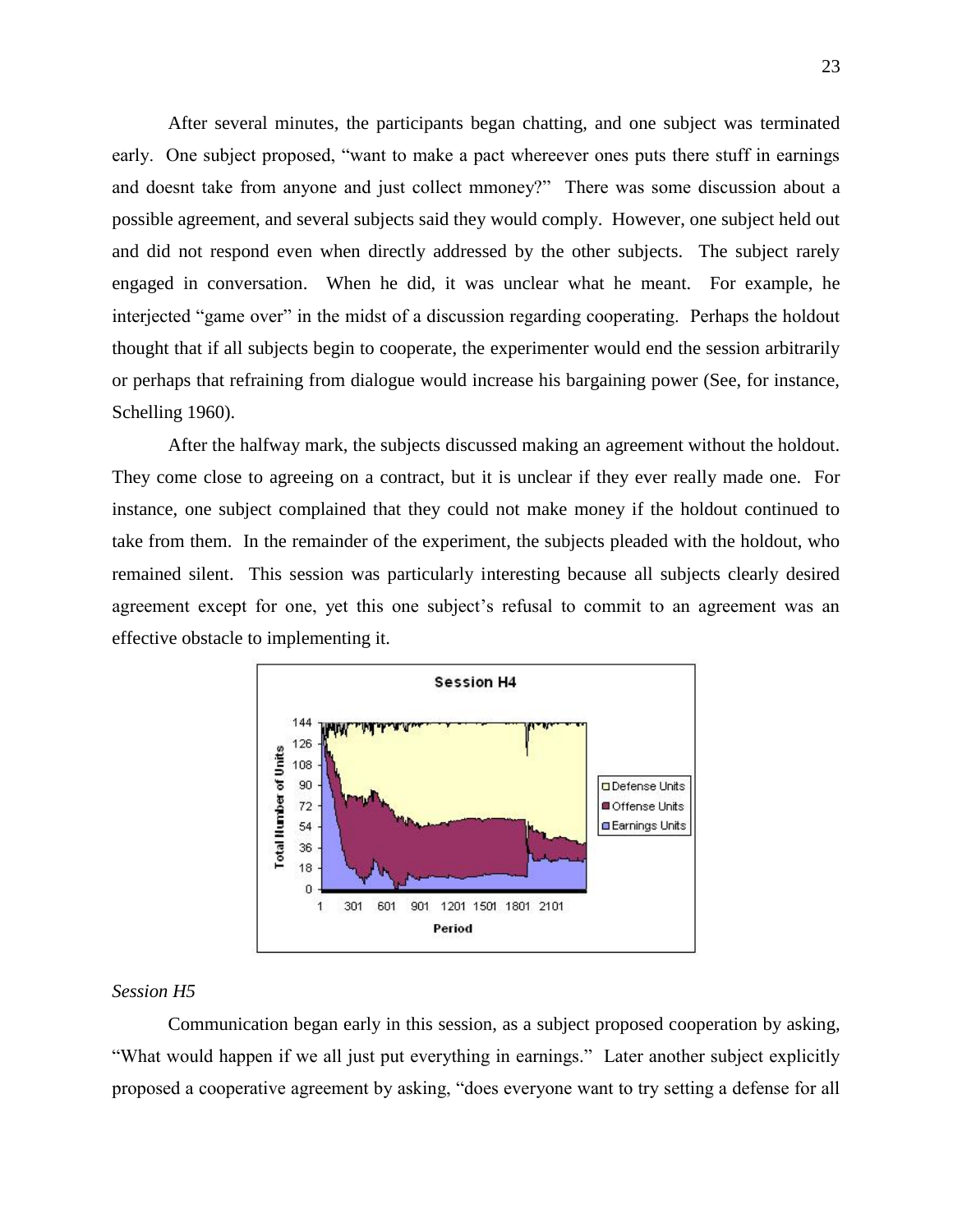of us and depositing all our offense in earning and not attacking." The others did not agree and continued to take from each other. The initial instigator for cooperation raised the idea again saying, "I vote we put it 100% in earnings" and "Can we agree on dumping all our points into earnings?" Four of the subjects agreed but attempts at plundering continued throughout the session. One of the two subjects who did not agree to the cooperative agreement did not send any messages during the entire session.



# *Session H6*

The subjects did not communicate in this session until after the halfway mark. Soon after they did, they began to discuss a cooperative agreement. The establishment of such an agreement never took place, however, and the session was particularly nasty, brutish and short. Three subjects were terminated. Two of these subjects were "resurrected" later in the session by transferred units from one of the remaining subjects, for which he received the praise, "bravo person 5."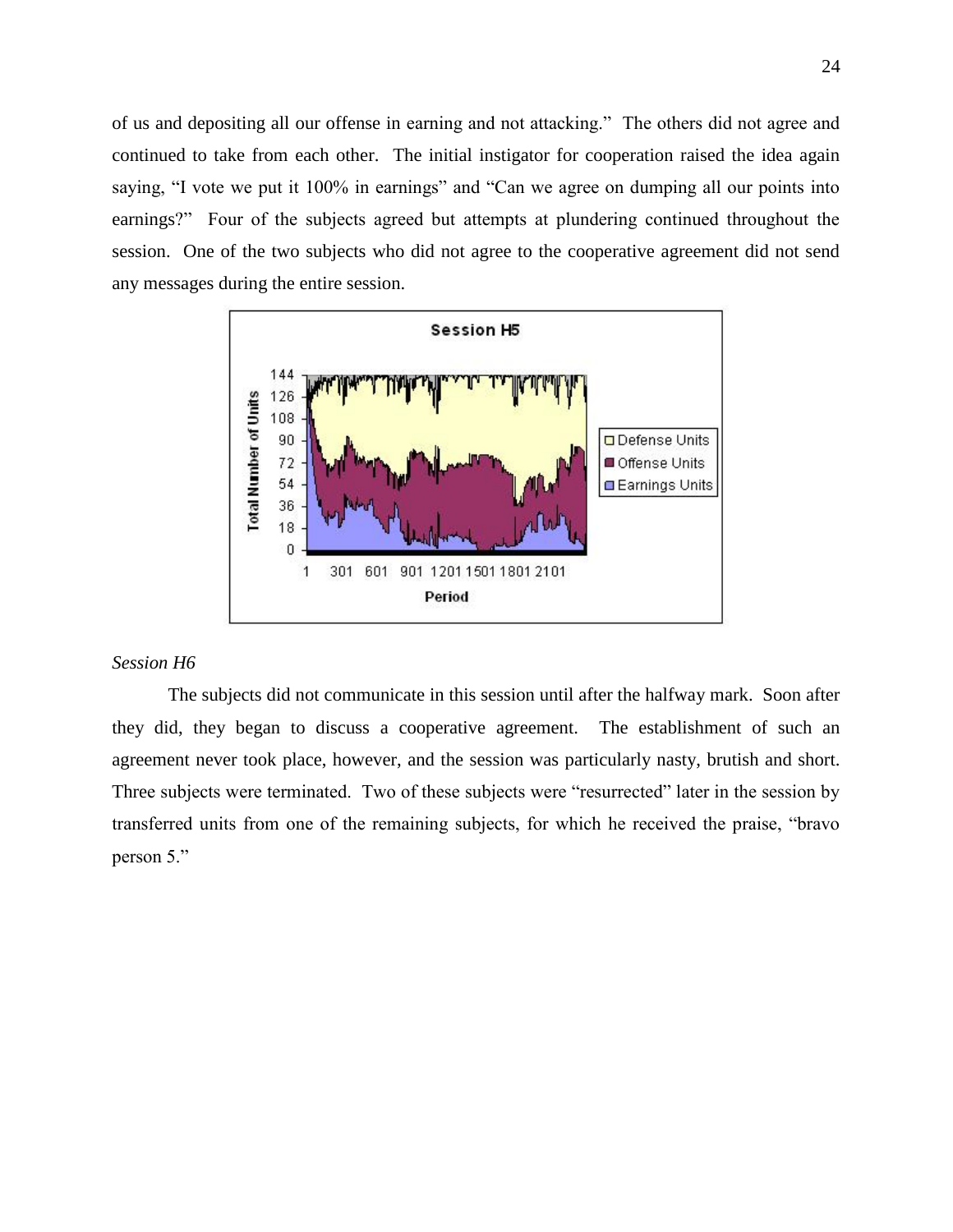

#### *Discussion*

In interpreting our results, we draw upon Miller (1992), who addresses social dilemmas within the context of hierarchy. The similarity between Miller's work and our own is the common attempt to address issues of conflict within an environment where incentives may lead individuals to act against the interests of the collective unit. Miller posits three general features that may solve coordination failures in the context of a social dilemma: leadership, the creation of cooperative social norms, and binding institutional provisions to maintain cooperation (p. 233).

These general insights are helpful in determining why some sessions led to such dismal levels of efficiency while others were able to achieve full cooperation. Each session that achieved full cooperation had particular subjects who constantly appealed to their fellow subjects to cease plundering. Most of the sessions that did not reach full cooperation had no such leadership in guiding the group to the cooperative outcome. In session *N1*, for example, Subject 3 emerged as a leader in focusing the group on a more cooperative outcome. Unfortunately, his comments came at the end of the session and the group did not act on them in time to increase overall efficiency. In session *N2*, Subject 6 was the most vocal in coaxing both members of his own group and the other group to cease attacking and to put all of their units into earnings and was eventually successful in this endeavor. Subject 1 in session *N6* impelled his fellow subjects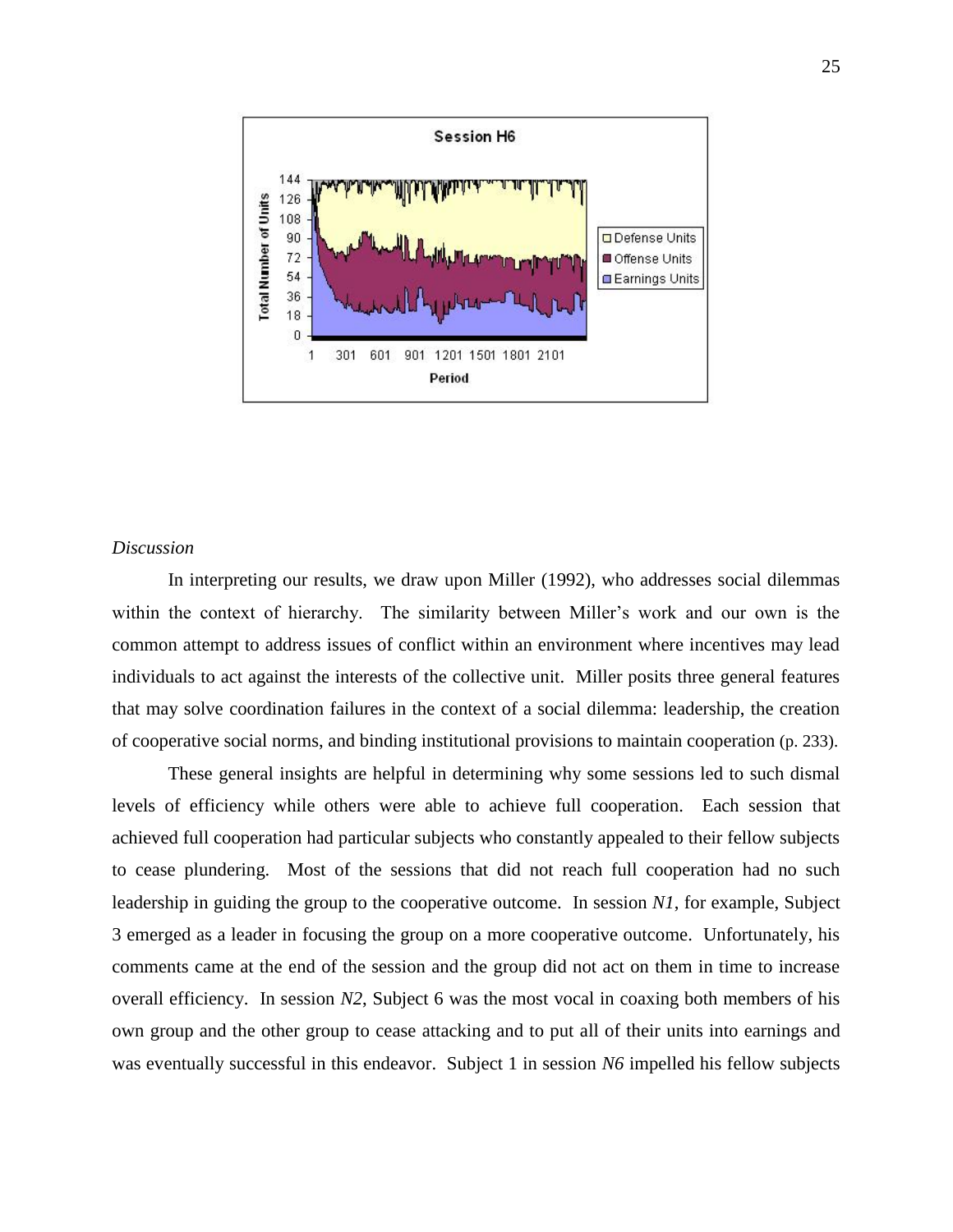to cease attacking, and hence the session was able to reach full cooperation more quickly than any other *Nozick* session. The result was that this was the most efficient session in the treatment.

Sessions *N3*, *N4*, and *N5* were notable for their lack of leadership to achieve cooperation. There was no message that mentioned either the nature of the dilemma that the subjects faced or what actions would be necessary to attain full cooperation. This result is especially surprising when we take the *Hobbes* sessions into account. All six *Hobbes* sessions had at least one subject mention the dilemma and the cooperative strategy of putting all units into earnings. Only half of the *Nozick* sessions, however, explicitly expressed this mind-set. This leads us to the conjecture that the group formation mechanism in our experimental environment obfuscates the social problem to be solved by activating the evolutionarily deep "us-versus-them" mentality of tribes.

In another paper with free-form communication among its participants, Kimbrough, Smith, and Wilson (2008) investigate how impersonal distal exchange may grow out of local personal exchange in an economy with three geographically separated communities each connected to a local meeting area. To quantify how personal or impersonal their participants' exchanges are, they conduct a word count on the first-person plural pronoun "we" in the local and distal chat rooms. They argue that the word "we" reveals a personal connection between its user to another person or persons, and indeed find overwhelmingly that subjects use "we" more often in the local personal community.

In conducting a word count on our own transcripts, we find two results of interest. Because our participants all reside in the same visible area, "we" and "us" in the *Nozick* treatment could be inclusive of the small subgroup or the whole group of six participants in a way that the context of the discussion could not discriminate. However, the third personal plural pronouns "they" and "them" connote "others" or rival outsiders. These outsiders can be easily demarcated by color and private conversation in the *Nozick* treatment but not so in the *Hobbes* treatment. To test the conjecture that the *Nozick* treatment actuates an "us-versus-them" mindset in a way that the *Hobbes* treatment does not, we count the number of times "they" and "them" appear in the transcripts as well as how many times "we" and "us" appear. We conjecture that "they" and "them" will appear more often in the transcripts of the *Nozick* treatment than in the *Hobbes* treatment, but that there would be no difference in the use of "we" and "us." Table 2 reports the raw counts of these words.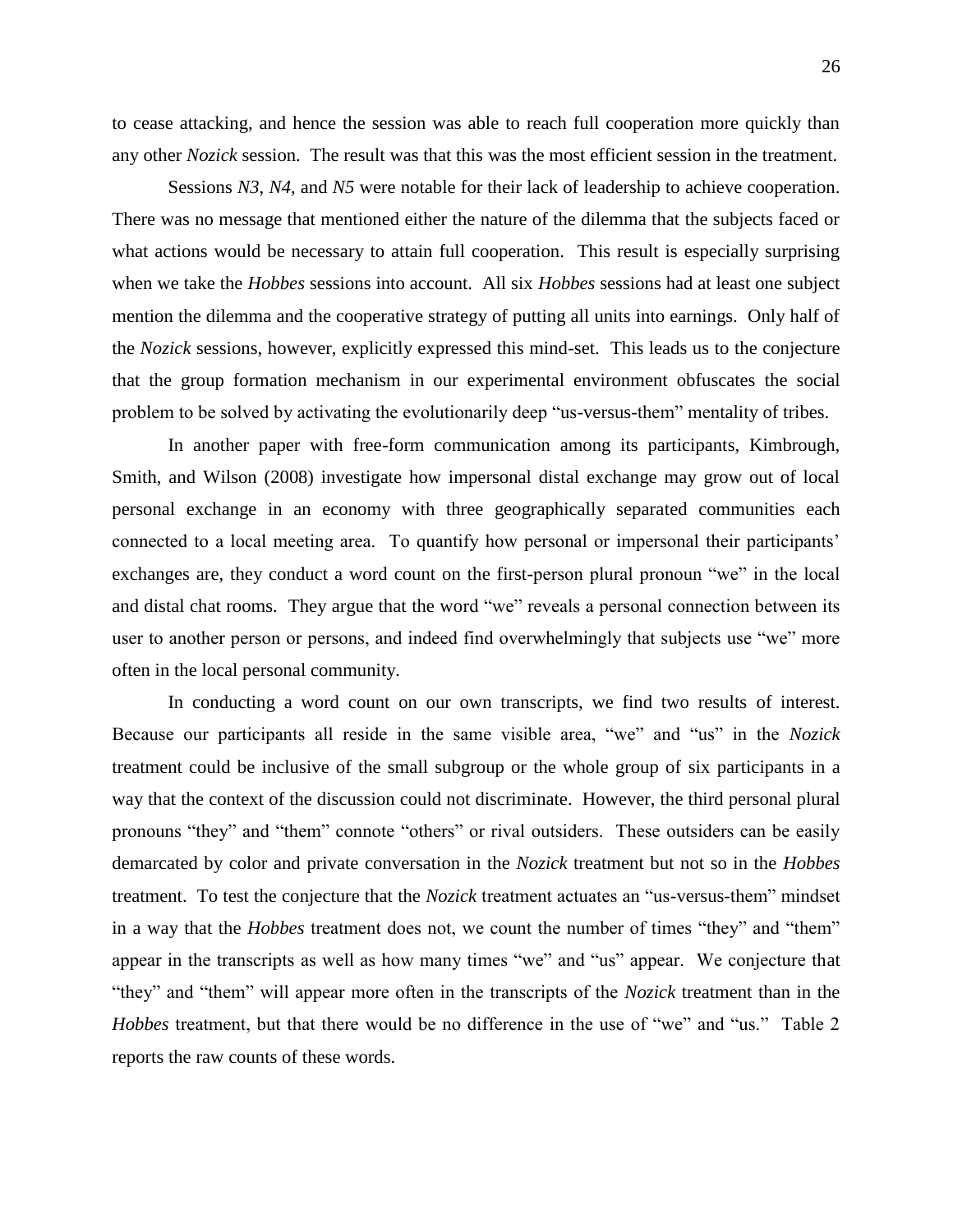| <b>Table 2. Word Counts by Session</b> |              |                  |  |  |
|----------------------------------------|--------------|------------------|--|--|
| <b>Session</b>                         | <b>We/Us</b> | <b>They/Them</b> |  |  |
| N1                                     | 2            |                  |  |  |
| N2                                     | 40           | 16               |  |  |
| N <sub>3</sub>                         | 7            | 1                |  |  |
| Ν4                                     | 17           | 21               |  |  |
| N5                                     | 18           | 5                |  |  |
| Nб                                     | 74           | 17               |  |  |
| Average                                | 26.3         | 10.2             |  |  |
|                                        |              |                  |  |  |
| H1                                     | 13           | 4                |  |  |
| H2                                     | 39           | 4                |  |  |
| H3                                     | 1            | 0                |  |  |
| Η4                                     | 26           | $\overline{2}$   |  |  |
| H5                                     | 12           | 1                |  |  |
| H6                                     | 3            | 0                |  |  |
| Average                                | 15.7         | 1.8              |  |  |

As conjectured, we find that the subjects use "they" and "them" statistically more often in the *Nozick* treatment than in the *Hobbes* treatment ( $U_{6,6} = 29$ , *p*-value = 0.0465, one-sided test), and we cannot reject the null hypothesis of equal usage of "we" and "us" across treatments ( $U_{6,6}$  = 23, *p*-value = 0.4848, two-sided test). This analysis of the chat transcripts is also revealing in that Nozick sessions where group formation was either erratic (as is the case with session *N3*) or absent altogether (such as in session *N1*) more closely mirrored in terms of word count their Hobbesian counterparts than their fellow Nozick sessions. Of course, sessions where groups were operating effectively still failed to resolve the overall dilemma of efficient production by all subjects. Thus, there is no indication that full cooperation follows from group stability.

Miller's third feature, binding institutions, has less relevance within the parameters of our experiment, as subjects were unable to commit to any sort of binding agreement given the lack of external enforcement. However, in several sessions, subjects communicated "rules" that would govern subsequent behavior once full cooperation had been achieved. For example, in session *H2* a subject was reluctant in putting all of their units into earnings so they retained some units in defense. This led another subject, who was the leader in focusing the subjects on the cooperative outcome, to proclaim "person 1, please take down your defense" followed by another subject to remark "you dont wanna be against everyone else." The offending subject eventually acquiesced and put all of their units into earnings. In this case and in other sessions, it was apparent that the explicit threat of punishment created a provision militating against conflict. This was easier to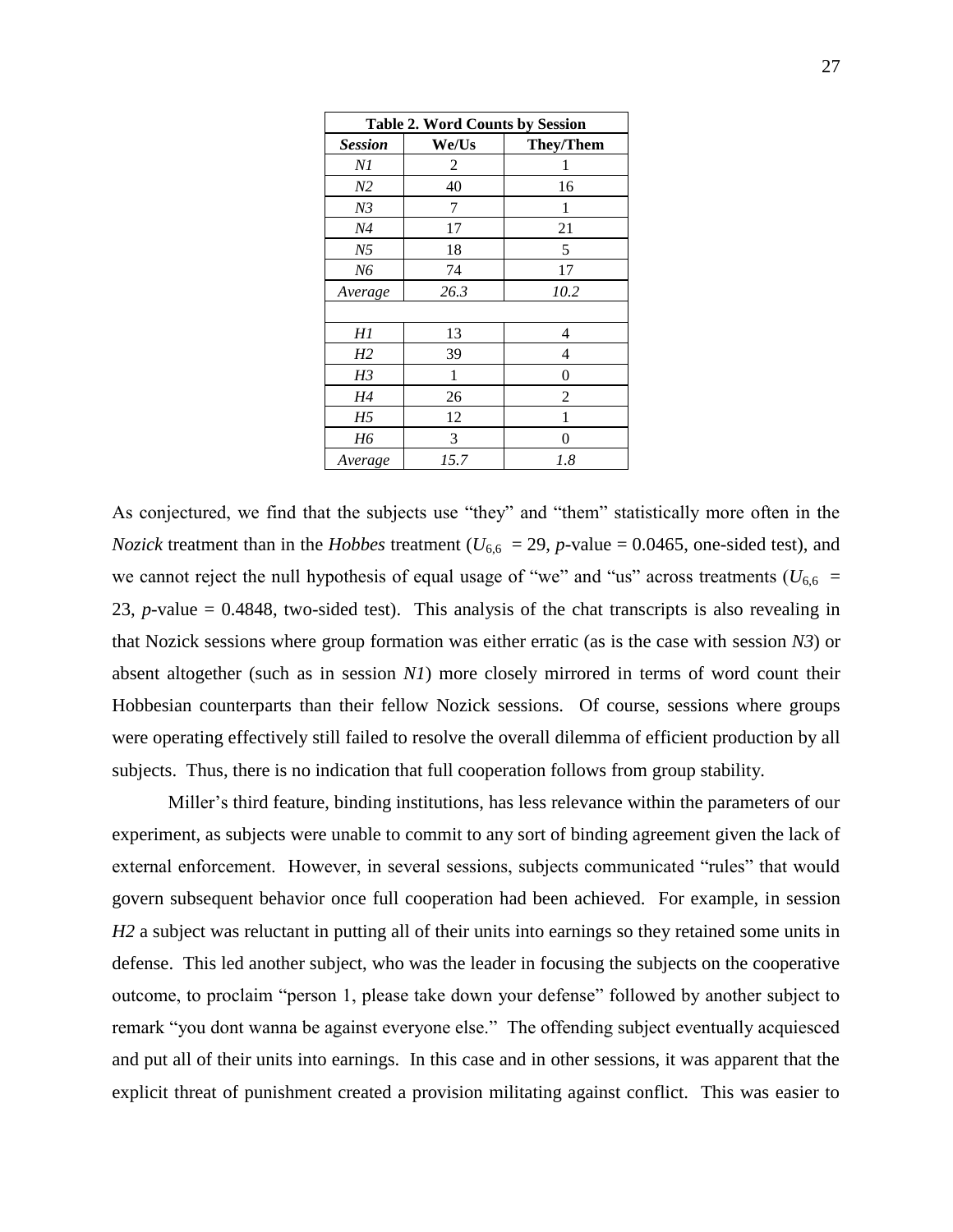accomplish once subjects placed the vast majority of units in earnings. To illustrate the significance of this point, neither session that achieved higher than 90% efficiency after the first 100 periods never subsequently fell below this mark.

This use of non-binding institutions as a means to generate cooperation was most evident in how subjects responded to conflict within the group. As discussed earlier, members of a group only have access to the group's defense resources when being attacked by subjects outside of their group. Two reasons motivate this feature. First, the principal goal of our project is to observe what institutions endogenously develop within the treatment. An automatic defense mechanism against intra-group conflict could inhibit the discovery of the institutions needed to foster stable group formation by simply imposing these institutions exogenously upon the subjects. To assume that intra-group conflict is somehow automatically solved through the pooling of assets is to assume away an important part of the very problem Nozick (and by extension we) are most interested in. Second, while we recognize that our particular choice of design feature may or may not diverge from past conceptualizations by Nozick and others, it ultimately did not lead to regularly observed breakdowns in coalitional cohesion, as measured by the number of times a group member attacked a fellow group member in each session. As the table below indicates, the number of intra-group attacks is essentially zero in all but one session (session *N3*).

| <b>Session</b> | <b>T</b> otal | <i>Inter</i> | <i>Intra</i> |
|----------------|---------------|--------------|--------------|
| N1             | 292           | 292          |              |
| N <sub>2</sub> | 88            | 87           |              |
| N <sub>3</sub> | 310           | 124          | 186          |
| N4             | 307           | 307          |              |
| N <sub>5</sub> | 246           | 241          |              |
| Nб             | 160           | 156          |              |

**Table 3. Attacks Between and Within Groups**

Comparative analysis of the sessions where intra-group conflict was and was not problematic provides some interesting results on endogenous group governance. In the majority of cases where intra-group conflict occurred outside of session *N3*, we discovered explicit messages addressing the incident itself and in some cases responses detailing how to resolve the conflict. For example, the lone intra-group attack in session *N2*, where Subject 3 attacked Subject 4, occurred along with the following chat within the group: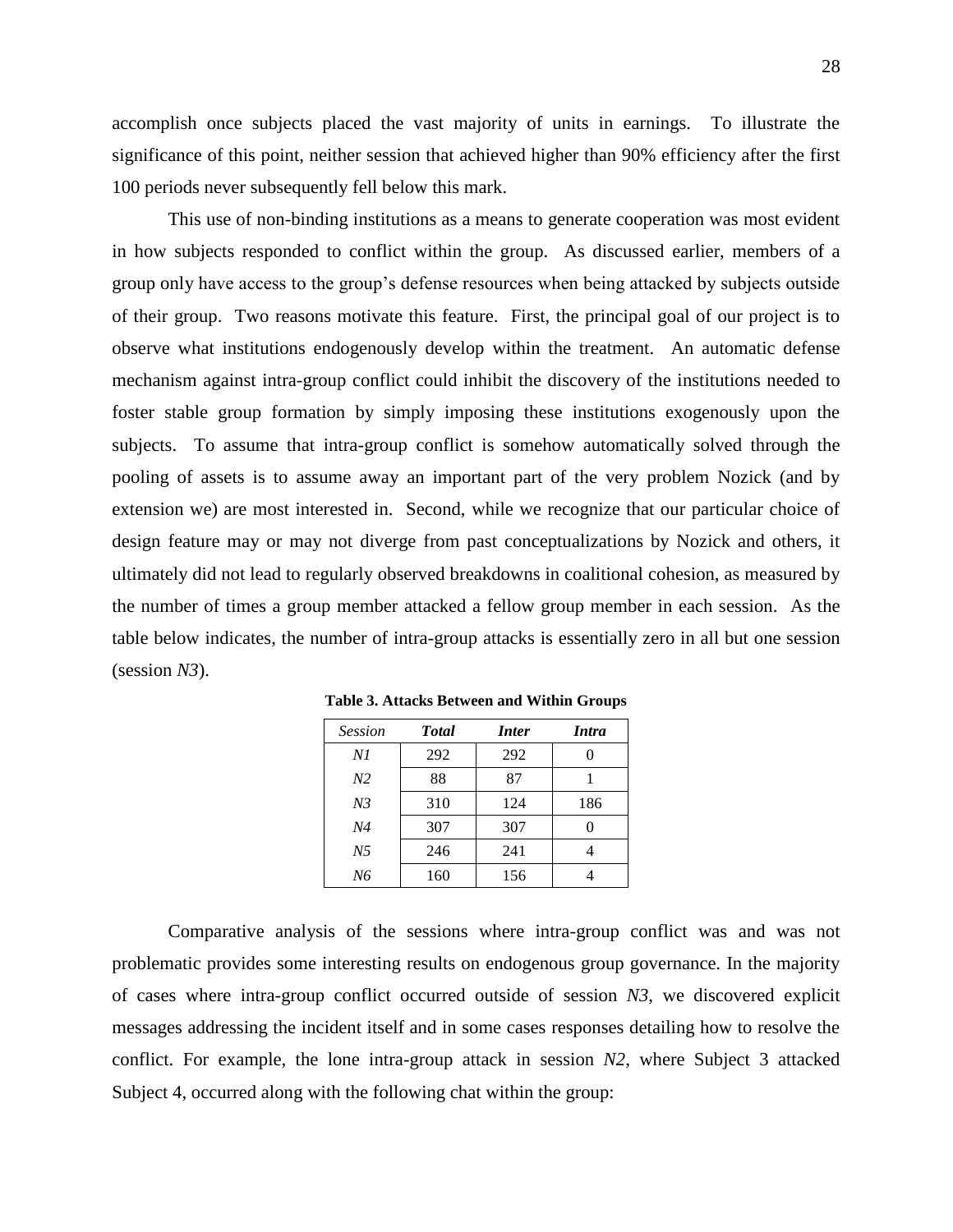| <b>Session N2</b> |                |                                           |
|-------------------|----------------|-------------------------------------------|
| Time (sec)        | <i>Subject</i> | Message/Action                            |
| 770               | 4              | ok i finally got into the group           |
| 776               | 6              | everyone transfer offensive control to me |
| 777               | 3              | Subject 3 successfully attacks Subject 4  |
| 789               | 6              | dude hes in our group                     |
| 790               | 6              | Lol                                       |
| 797               | 3              | oh woops                                  |
| 803               |                | thanks man                                |

As the chat indicates, the attack may have been accidental. Regardless, just acknowledging the incident appears to have been sufficient in preventing any re-occurrence or retaliation as the attack was not repeated and no counter-attack or punishment was apparently needed to sustain harmony within the group.

A similar incident occurred in session *N6* when Subject 1 attacked Subject 5:

| Time (sec) | <i>Subject</i> | Message/Action                             |
|------------|----------------|--------------------------------------------|
| 488        |                | Subject 1 successfully attacks Subject 5   |
| 504        | 5              | why taking from me                         |
| 507        |                | lol shit sry                               |
| 510        |                | take back from me if u want                |
| 533        | 5              | Subject 5 unsuccessfully attacks Subject 1 |
|            |                |                                            |

**Session** *N6*

In this case, the intra-group attack was resolved when the aggressor offered retribution through counter-attack. What is also interesting about this particular case is that even though the "victim" was unsuccessful in acquiring his good back, he did not try to attack again. This communication through the private chat room again may have been sufficient in curtailing future attacks as no further attacks occurred.

In most cases, calling attention to an attack in the chat room appears to prevent further attacks from occurring. For example, in session *N6*, two attacks occurred within a minute of each other. In each case, the "leader" of the group (Subject 1) reprimanded the attacker by asking all in-group attacks to cease: "STop fighting each other if your in the group" and 56 seconds later, "no attacking". There were no further attacks after this second proclamation.

The analysis of communication in these sessions provides a useful counterpoint to the chat observed in session *N3*. This session was quite volatile with group formation erratic and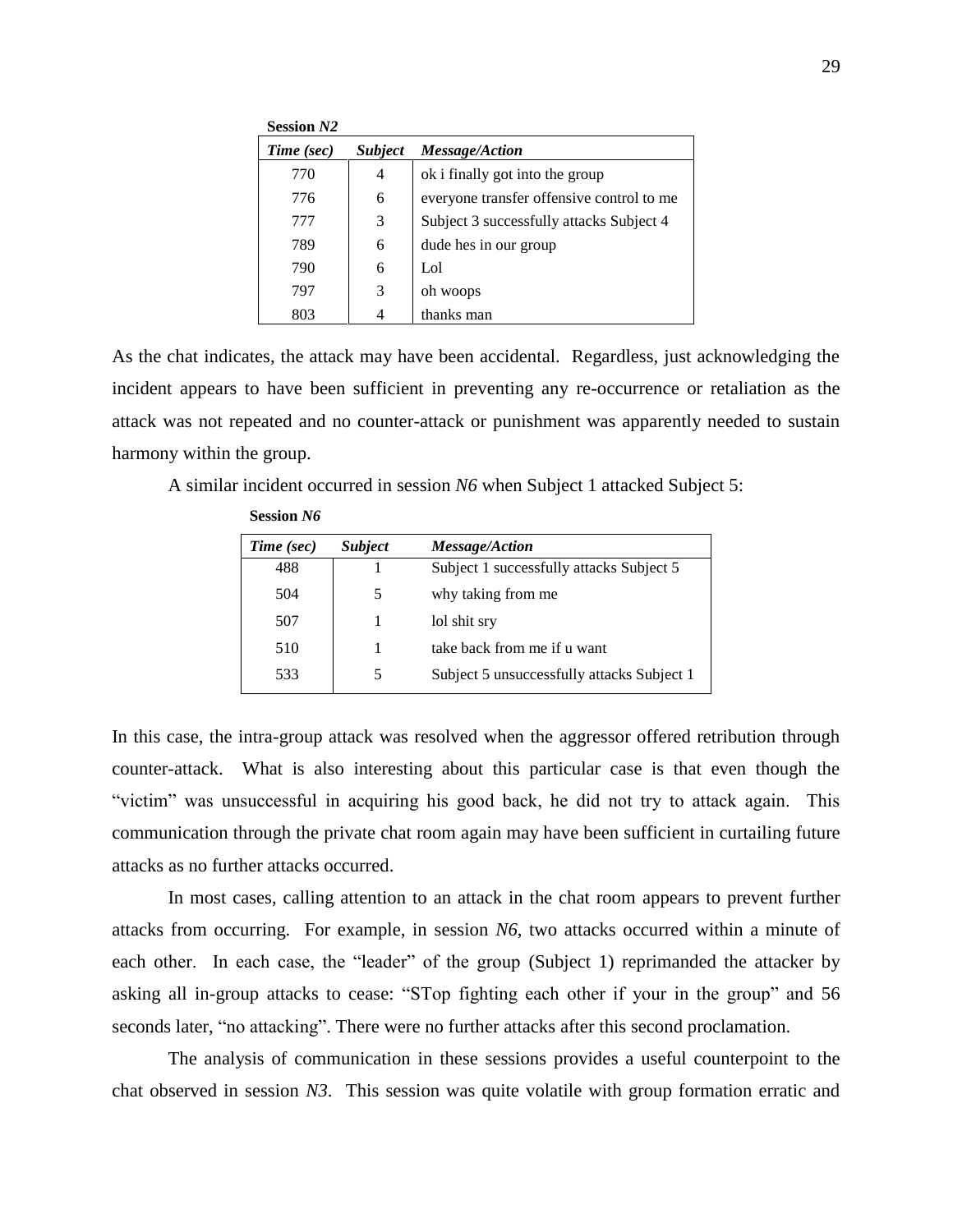30

extremely fluid. Consider how the first intra-group attacks occurred. Within 90 seconds of Subject 5 joining a group established by Subject 6, Subject 6 returns the favor by promptly attacking Subject 5. Subject 5 soon left to form her own group and subsequently attacked Subject 4. This action is telling as Subject 4 was the first to join Subject 5's group and in this case was attacked by the group's founder, Subject 5, shortly after joining (less than 40 seconds). Thus, the action parallels the context of the first attack between Subject 6 and 5. Returning to the narrative of the first group established by Subject 6, the second subject to join this group was Subject 1. Again within a short timeframe after Subject 1 joins the group (within 75 seconds), Subject 6 attacks Subject 1. This is after Subject 1 had attacked Subject 3, another member of the group. The intra-group attacks soon escalate with Subject 6 being particularly aggressive. We believe it is telling that Subject 6, the founder of what would go on to become the "dominant" protective association" in the session and include all six subjects, set such a conflictual precedent by attacking these joining members of the group within two minutes of their accepting the invitation to join. Why these attacks occur is unclear as no dialog accompanies their actions. But it seems clear that the subjects in *N3* are not treating the group as a sacred coalition to mitigate conflict, but as the means to draw people closer to be plundered. Chat in general was quite sparse in *N3* and accordingly nothing in the way of a proclamation against intra-group conflict took place. This lack of discussion may have established the precedent that intra-group attacks are no worse than inter-group attacks, that is, that the sanctity of the group was not to be respected.

To summarize these findings, we observe that subjects were for the most part successful in discovering their own means of dealing with disharmony within the group, whether it be by communicating the fact that an attack within the group has taken place, using moral suasion to call out such an action, or even simply leaving the group with a "rogue" member. We find that these devices are important in establishing stability within groups by noting their absence when in-fighting is prevalent such as in session *N3*. Though as stated above, it is curious that the sessions where group stability was fostered through cooperative informal institutions did not transfer this cooperation to the social level by solving the overall dilemma. The paradox we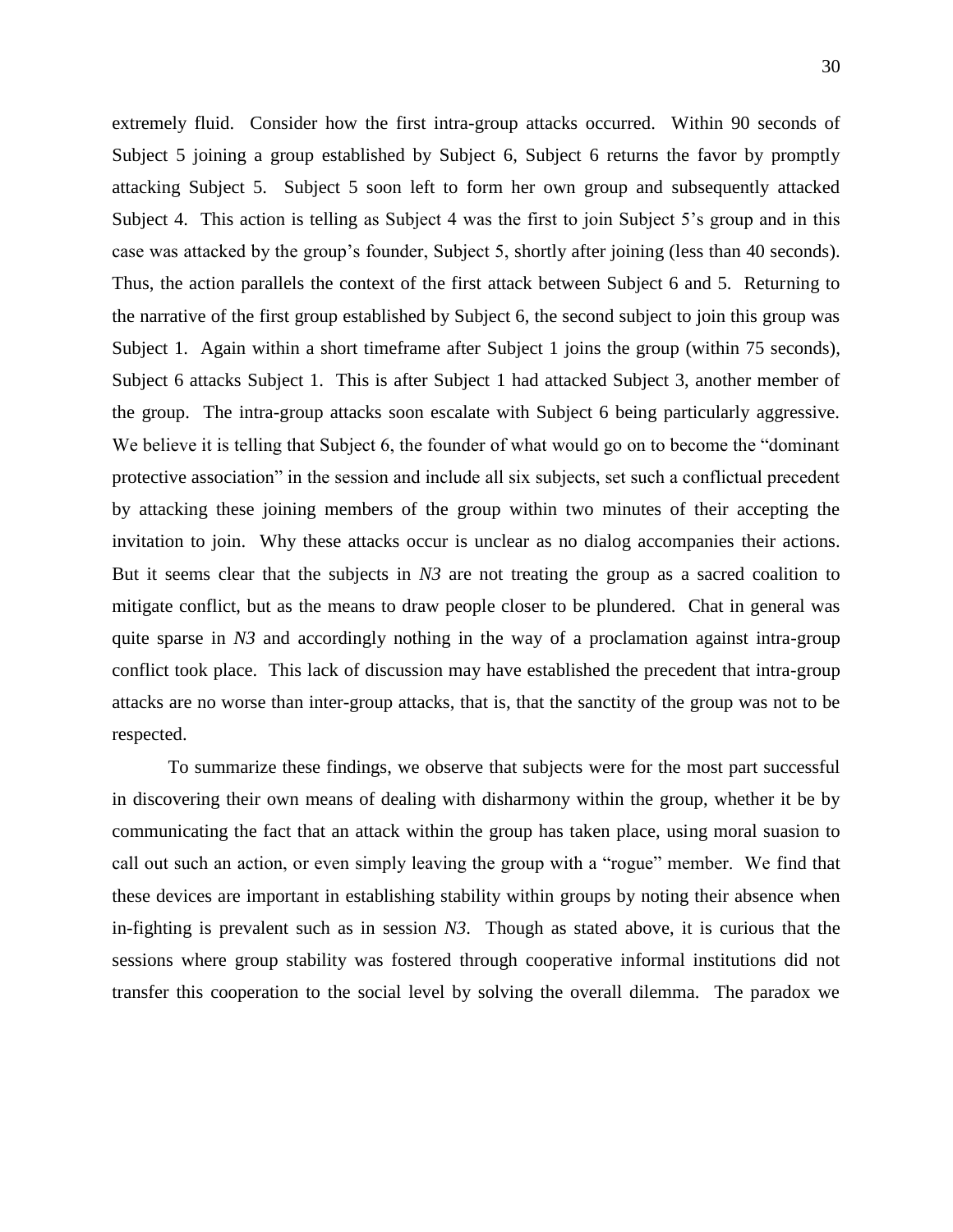discover is that the same institutions needed to foster cooperation within the group may indeed alter the inclusive perspective needed to foster cooperation outside of the group.<sup>19</sup>

#### **VI. The Conflict of Groups**

 $\overline{a}$ 

Contrary to the Nozick hypothesis, we find that allowing subjects to form groups does not ameliorate conflict. If anything, it hinders the development of a collective regard for solving the dilemma by encouraging in- and out-group attitudes. The implication of these observations is that the ability to form private protective associations does not alone foster the necessary social cohesion to blunt plunder and eliminate costly expenditures on the defense against plunder. Sociality appears to be the key for a group to recognize the dilemma, and the emergence of a leader from within the group serves the vital role of encouraging participants to establish their own rules of order.<sup>20</sup> As Hume (1740) appositely notes, "It is only a general sense of common interest; which sense all the members of the society express to one another, and which induces them to regulate their conduct by certain rules" (pp. 314-5).

It is deeply embedded in human nature for individuals to form tribal groups, yet such social formations may lead to both cooperation and conflict (Ridley 1997). To ameliorate the threat of conflict, it may be prudent to move individuals beyond factions by focusing attention on the consequences of conflict and the rewards of cooperation. Our experiments demonstrates that such endeavors appear to succeed where a general sense of common interest, leadership, and provisions against backslide are present.

<sup>&</sup>lt;sup>19</sup> This outcome ties in closely to findings in psychology regarding inter-group competition. Tajfel and Turner (1979) discuss a variety of experimental results indicating that only a minimal level of group awareness is necessary to elicit in-group bias. As they note, "the mere perception of belonging to two distinct groups—that is, social categorization per se—is sufficient to trigger intergroup discrimination favoring the in-group. In other words, the mere awareness of the presence of an out-group is sufficient to provoke intergroup competitive or discriminatory responses on the part of the in-group." (p. 38) They further show that conflict need not emerge from actual conflicts of interest, only the recognition of separable group identities. This underlines our conclusion that the very presence of groups serves to exacerbate the dilemma we impose. We thank an anonymous referee for directing us to Tajfel's findings.

 $20$  This observation relates to the discussion in Williamson (2009) regarding the importance of informal constraints as juxtaposed to formal rules in tempering conflict. Echoing the earlier work of Vincent Ostrom (see for example Ostrom 1997), Williamson demonstrates how formal rules are largely ineffective when not imbedded within preexisting informal constraints against conflict.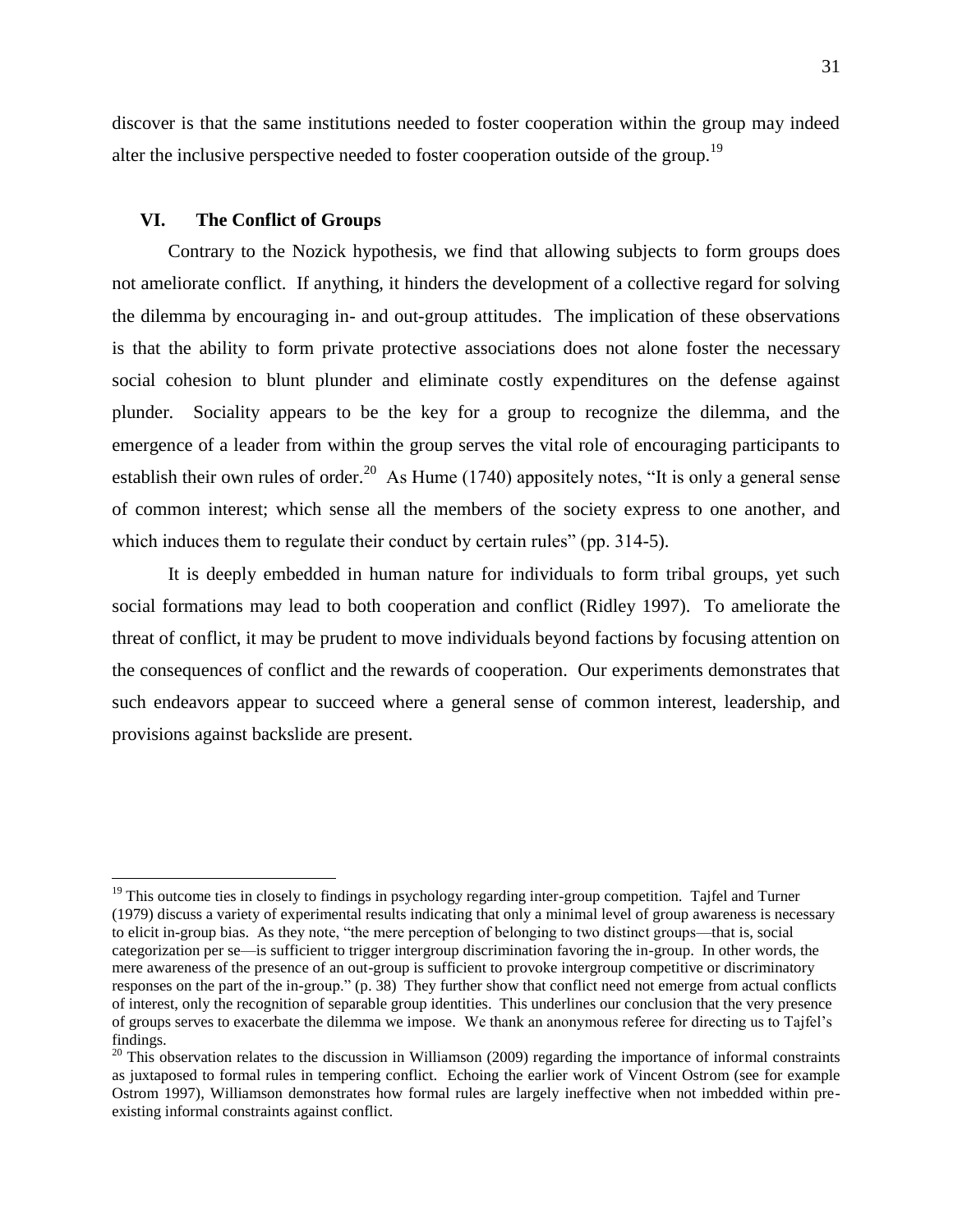#### **References**

- Bavetta, S., Peragine, V. 2006. Measuring Autonomy Freedom. Social Choice and Welfare 26, 31-45.
- Becker, G., Stigler, G., 1974. Law Enforcement, Malfeasance, and Compensation of Enforcers. Journal of Legal Studies 3, 1-18.
- Buchanan, J., 1975. The Limits of Liberty. Liberty Fund, Indianapolis, IN.
- Caplan, B., Stringham, E., 2002. Networks, Law, and the Paradox of Cooperation. Review of Austrian Economics 16, 309-326.
- Cherry, T., Frykblom, P., Shogren, J., 2002. Hardnose the dictator. American Economic Review 92, 1218–1221.
- Childs, R., 1977. The Invisible Hand Strikes Back. Journal of Libertarian Studies 1, 22-33.
- Cowen, T., 1992. Law as a public good: the economics of anarchy. Economics and Philosophy 8, 249–267.
- Duffy, J., Kim, M., 2005. Anarchy in the laboratory (and the role of the state). Journal of Economic Behavior and Organization 56, 297-329.
- Esteban, J., Sakovics, J., 2003. Olson vs. Coase: Coalitional Worth in Conflict. Theory and Decision 55, 339-357.
- Fleurbaey, M, Manique, F. 1999. Cooperative production with unequal skills: the solidarity approach to unequal production. Social Choice and Welfare 16, 569-583.
- Friedman, D., 1973/1989. The Machinery of Freedom. Open Court Publishing Company, La Salle, IL.
- Friedman, D., 1994. Law as a private good: a response to Tyler Cowen on the economics of Anarchy. Economics and Philosophy 10, 319–327.
- Hirshleifer, J., 1995. Anarchy and Its Breakdown. Journal of Political Economy, 103(1), 26-52.
- Hirshleifer, J., 2001. The Dark Side of the Force. Cambridge University Press, New York, NY.
- Hume, D., 1740/2000. A Treatise of Human Nature. D. Norton and M. Norton, Eds. Oxford University Press, New York, NY.
- Kimbrough, E., Smith, V.L., and Wilson, B.J., 2008. Historical property rights, sociality, and the emergence of impersonal exchange in long-distance trade. American Economic Review, 98(3), 1009-1039.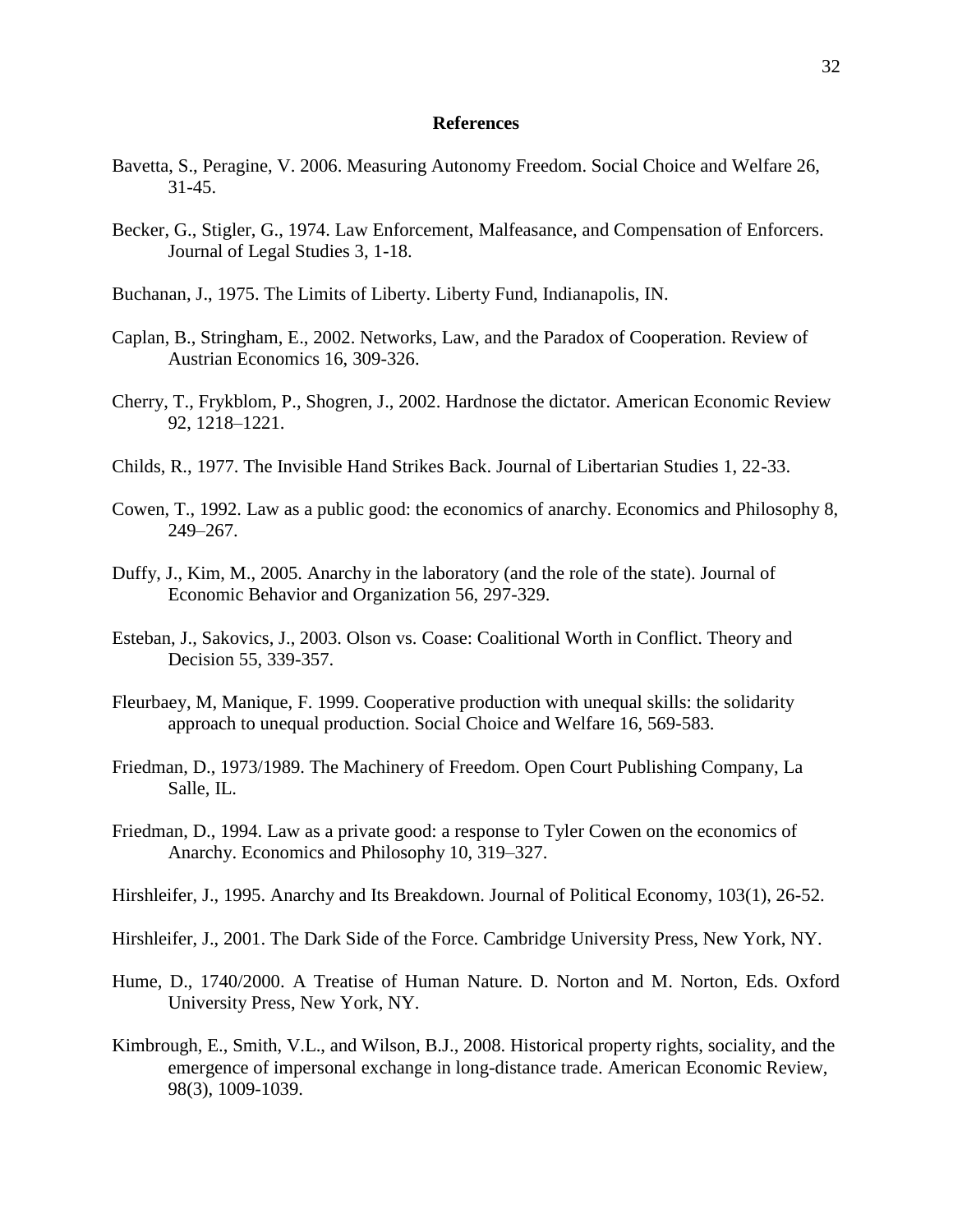- Landes, W., Posner, R., 1979. Adjudication as a Private Good. Journal of Legal Studies 8, 235- 284.
- Mezzetti, C. 1987. Paretian efficiency, Rawlsian justice, and the Nozick theory of rights. Social Choice and Welfare 4, 25-37.
- Miller, G., 1992. Managerial Dilemmas. Cambridge University Press, New York, NY.
- Mokyr, J. 1990. The Lever of Riches. Oxford University Press, New York, NY.
- Moss, L, 1980. Optimal Jurisdictions and the Economic Theory of the State: Or, Anarchy and One-World Government are Corner Solutions. Public Choice 35(1), 17-26.
- Noh, S.J., 2002. Resource distribution and stable alliances with endogenous sharing rules. European Journal of Political Economy 18, 129-151.
- Nozick, R., 1974. Anarchy, State and Utopia. Basic Books, New York, NY.
- Ostrom, E., Walker, J., 1991. Communication in a Commons: Cooperation without External Enforcement. Laboratory Research in Political Economy, University of Michigan Press.
- Ostrom, V., 1997. The Meaning of Democracy and the Vulnerability of Democracy: A Response to Tocqueville's Challenge. University of Michigan Press.
- Powell, B., Stringham, E., 2009. Public Choice and the Economic Analysis of Anarchy: A Survey. Public Choice 140, 503-538.
- Powell, B., Wilson B.J., 2008. An experimental investigation of Hobbesian jungles. Journal of Behavioral and Economic Organization 66(3-4), 669-686.
- Ridley, M., 1997. The Origins of Virtue. Viking Penguin, New York, NY.
- Rothbard, M., 1973/2006. For a New Liberty: The Libertarian Manifesto. Ludwig Von Mises Institute.
- Skaperdas, S., 1992. Cooperation, Conflict, and Power in the Absence of Property Rights. American Economic Review 80, 720-739.
- Skaperdas, S., 1998. On the formation of alliances in conflict and contests. Public Choice 96, 25- 42.
- Smith, V.L., 1982. Microeconomic systems as an experimental science. American Economic Review 72, 923–955.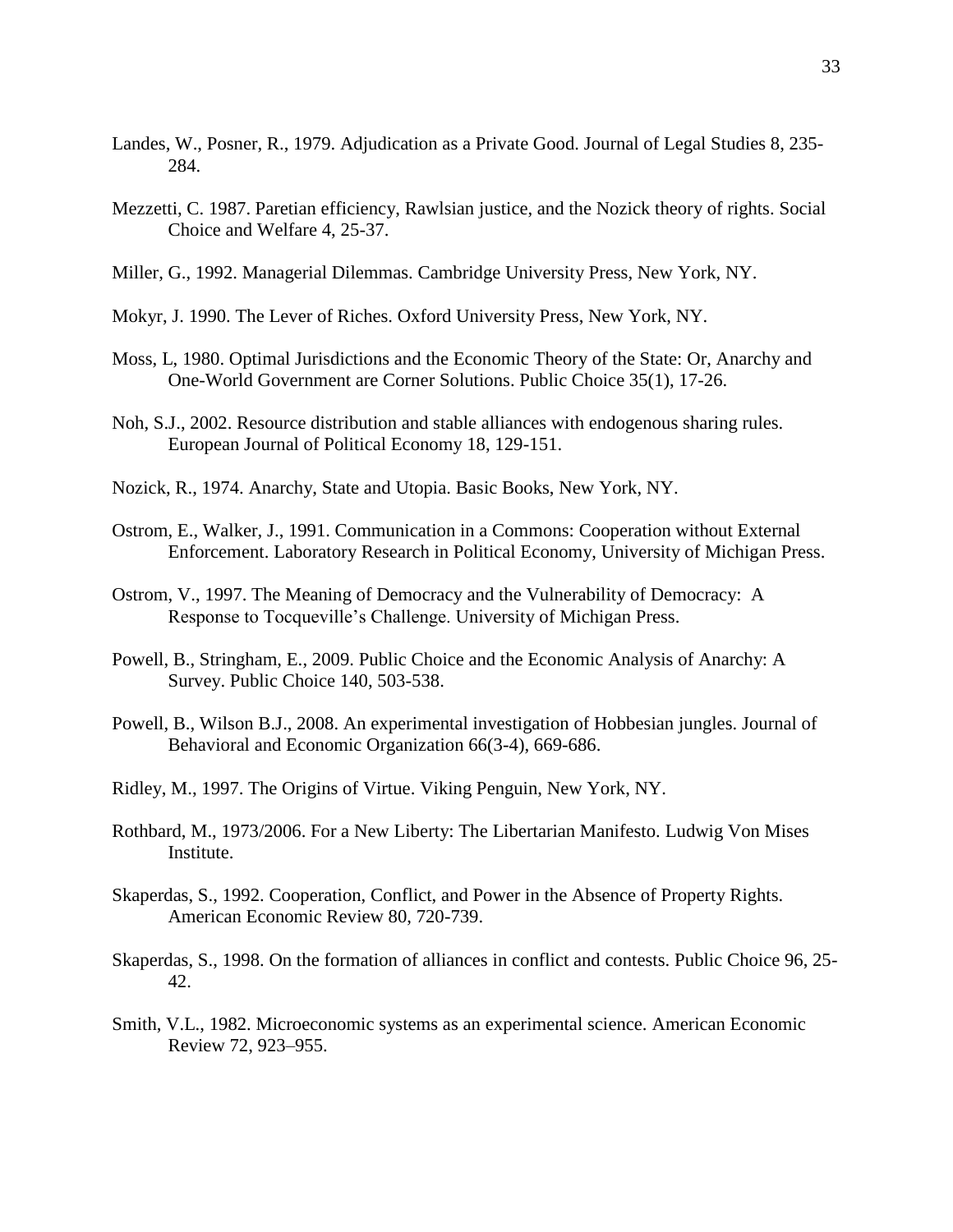- Smith, V.L., 2002. Method in experiment: Rhetoric and reality. Experimental Economics 5, 91- 110.
- Smith, V.L. 2008. Rationality in Economics: Constructivist and Ecological Forms. Cambridge University Press, New York, NY.
- Sutter, D., 1995. Asymmetric power relations and cooperation in anarchy. Southern Economic Journal 61, 602–613.
- Tajfel, H., Turner, J., 1979. An integrative theory of group conflict. Differentiation between social groups: Studies in the social psychology of intergroup relations, Henri Tajfel (ed.). Academic Press, pp. 33-47.
- Williamson, C., 2009. Informal Institutions Rule: Institutional Arrangements and Economic Performance. Public Choice 139(3-4), 371-387.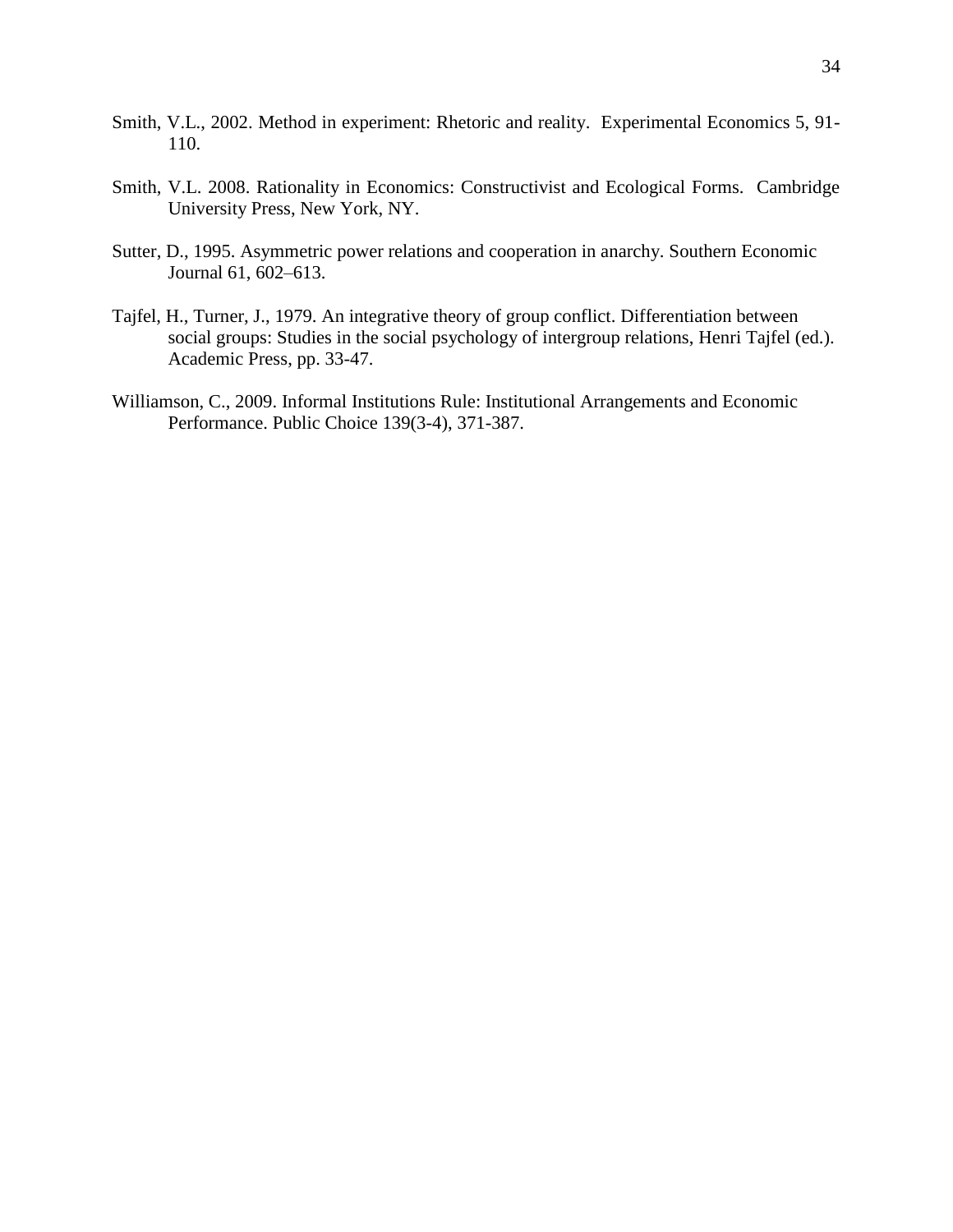# **Appendix: Experiment Instructions**

# **Welcome**

This is an experiment in the economics of decision-making. Your earnings, which will be paid to you in CASH at the end of the experiment, will be determined partly by your decisions and partly by the decisions of others. If you have questions at any time while reading the instructions, please raise your hand and a lab monitor will assist you.

Each person is endowed with units of a fictitious good. The number of units of this fictitious good you will start this experiment with will be determined by your answers to a set of 10 questions. You will then be ranked depending on how many questions you answered correctly. Ties will be decided by giving a higher ranking to the person who finishes the quiz in the shortest amount of time. The higher your ranking, the more units you will start with.

Your initial endowment will be placed in your earnings. The number of units designated for earning is displayed in green under "Earn." in your box (the one labeled "YOU"). You will earn **\$0.00077** per second for EACH unit you designate for this purpose. This is equivalent to **\$0.0462** per minute per unit.

Earnings units can also be used to take Earnings units from other people, which we will call Offensive units ("Off."). Alternatively, Earnings units can serve as units for defense ("Def."). To move units to either Offense or Defense, click  $\leq$  or  $\geq$  buttons in your box (you will not be able to do this until the experiment starts). It will take 10 seconds for the units to transfer. You may also transfer units back to Earnings in the same manner.

Notice that the other players in the game have a  $\mathcal{K}$  (take) button next to their box. If you have designated some number of units for offense, then you can attempt to take a unit from another player. If you take a unit from someone else, it will be added to your Earnings units and taken away from their Earnings units. Once you attempt to take a unit, you will not be able to attempt again for a period of 20 seconds. Also, when you attempt to take a unit, a line will appear between your house and your targets. The line will slowly fade as time passes. Note that there are several other colored lines that will indicate certain functions throughout the experiment. A key for these can be found in the top right- and left-hand corners of the screen.

An attempt to take units from another person will be successful depending on how many units the taker has designated for Offense relative to how many units the target has designated for Defense.

Specifically, the probability that the taker is successful is: Success rate of taker = (Units of Offense)  $\div$  (Units of Offense + Units of Defense)

For example, if you have 1 unit of Offense and the target has 1 unit of Defense, the probability that the attempt will be successful is  $1 \div (1 + 1)$  or 50%.

If the target has 2 units of Defense, then the probability that the attempt will be successful is  $1 \div$  $(1 + 2)$  or 33%.

If the target has no units of Defense, then the attempt will be successful 100% of the time.